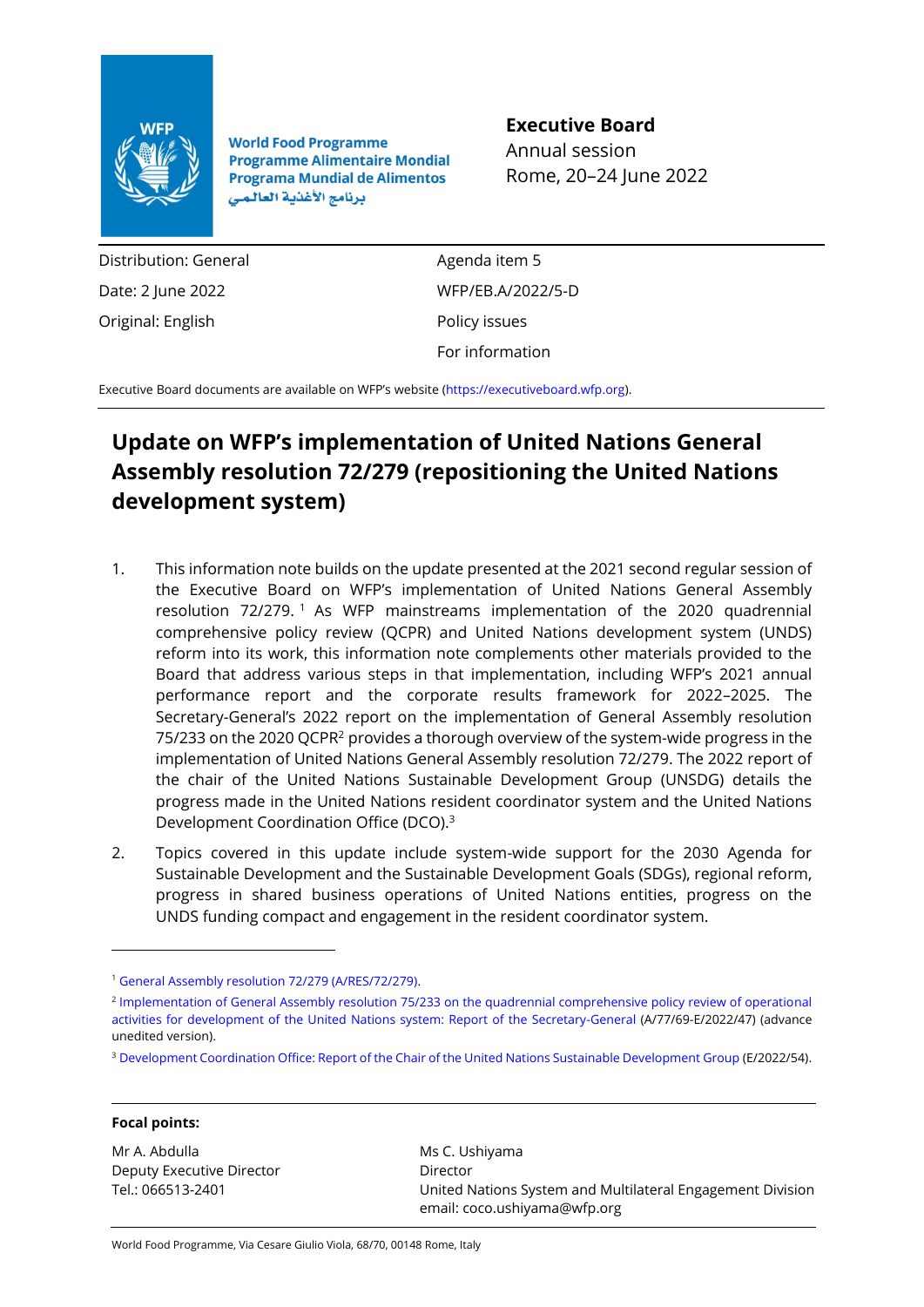# **Strengthening system-wide support for the 2030 Agenda for Sustainable Development and the Sustainable Development Goals at the country level**

- 3. Repositioning of the UNDS continues amid worsening global trends in protracted conflicts, climate impacts and the coronavirus disease 2019 (COVID-19) pandemic, leading to rising food insecurity and increasing food and fuel prices. Progress on the 2030 Agenda and the SDGs is off course and needs to be accelerated through far-reaching efforts to get back on course for attainment of those vital goals.
- 4. United Nations sustainable development cooperation frameworks (UNSDCFs) have become the central governing and management documents for all United Nations development activities, including in the context of WFP country strategic plans (CSPs). The adoption of UNSDCFs and common country analyses is progressing, with 55 percent of United Nations country teams now using UNSDCFs versus 45 percent using the pre-reform United Nations development assistance frameworks in 2022, and the ratio is expected to increase to 91 percent versus 9 percent in 2023. WFP has invested in coordination and guidance to support country offices in aligning their CSPs with UNSDCF priorities and outcomes. WFP's current CSP approval schedule (for 2020–2025) will result in 89 percent of CSPs being aligned with UNSDCFs, and WFP engagement will begin early, with the drafting of the common country analysis, and will serve as an important foundation of strategic alignment and coherence.
- 5. WFP's second-generation CSP working group has become a central interdepartmental forum for internal coordination on CSPs and discussion of the implications of UNDS reform for country strategic planning and the implementation of WFP's strategic plan. Since WFP's last update on UNDS reform, presented at the 2021 second regular session of the Board, the group has met monthly to discuss such items as digital services, integrated resilience programming, nutrition integration and the implementation of WFP's strategic plan and has provided updates on the revision of United Nations joint programme guidance, on cooperation frameworks in exceptional circumstances and on the UN INFO data system. Internal coordination on UN INFO is expected to continue in 2022.
- 6. WFP is an active member of the UNSDG programme working group, which is an offshoot of a similar 2021 UNSDG programme task team and is likely to remain a long-term inter-agency structure for discussion of, and agreement on, key programmatic elements of UNDS reform roll-out, such as the configuration of United Nations country teams, governance mechanisms and the sequencing of UNSDCFs and agencies' country programmes. As a good practice, regular meetings are held between WFP and DCO management at which the opportunities and challenges related to UNDS reform roll-out are discussed.
- 7. WFP has actively contributed to the development of a new chapter in UNSDCF guidance on "exceptional circumstances" characterized by protracted political crises, which aims to ensure that UNSDCFs are designed to be consistent with humanitarian action. The guidance was adopted by the UNSDG principals in April 2022 and shared with United Nations Member States by DCO senior management.
- 8. In April, WFP volunteered to take part in an inter-agency global desk review to assess the quality of current common country analyses and UNSDCFs, with special attention to elements such as the triple planetary crisis, food systems and the humanitarian-development–peace nexus. Resulting recommendations by the UNSDG are expected to be released in July 2022.
- 9. WFP continues to contribute to the revision of United Nations joint programme guidance under DCO leadership, which is expected to be finalized in July 2022. Informed by the corporate positions based on an internal reference group, WFP has continued to advocate more practical and flexible modalities for joint programmes.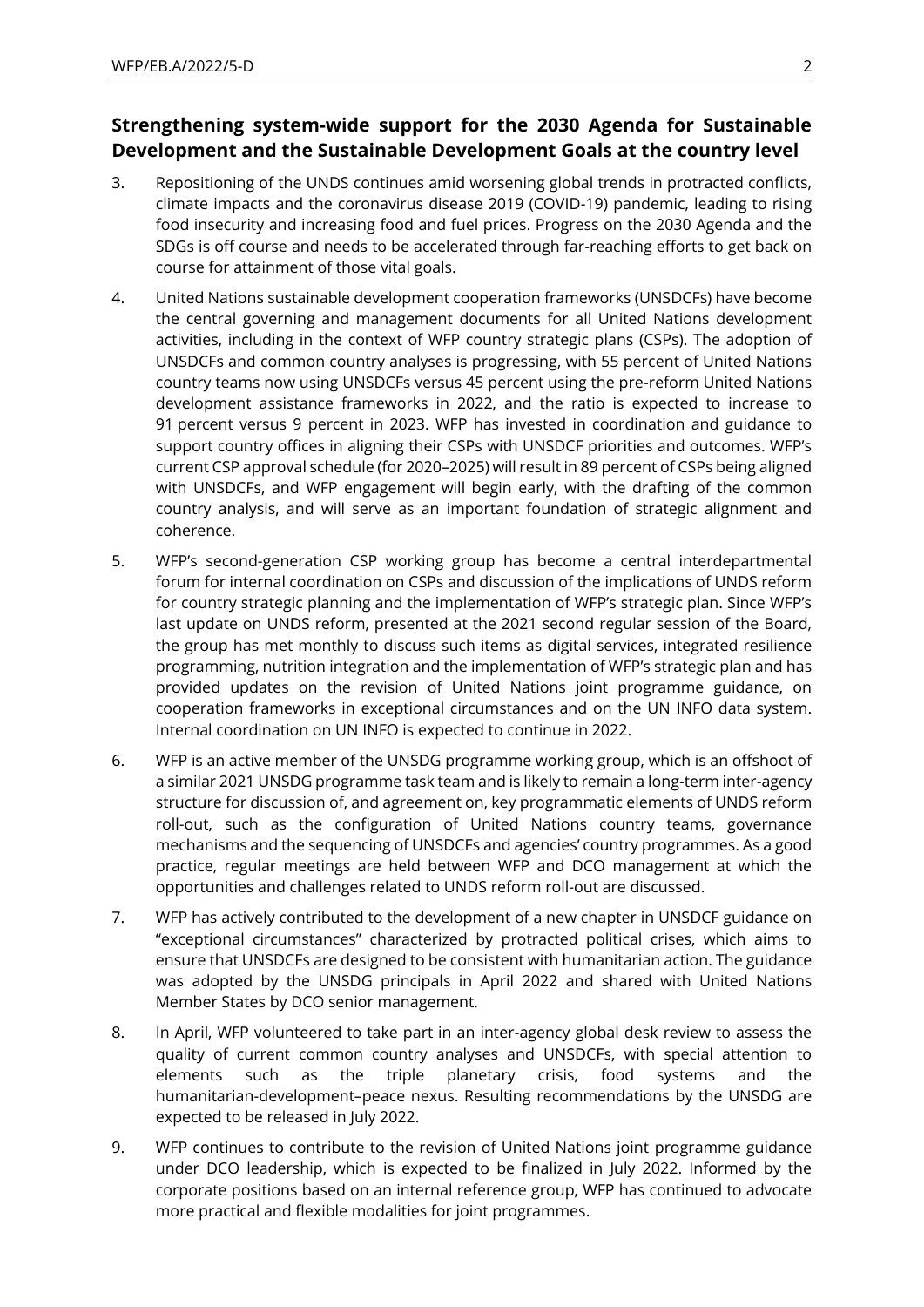10. WFP is also contributing to the United Nations integration review, which aims to improve the coherence of planning across the humanitarian, development and peace pillars in integrated and transitional settings. The review is assessing the extent to which various United Nations entities work jointly to maximize their impact on peace consolidation in complex settings while protecting humanitarian space.

## **Implementing the regional review for a more coherent United Nations development system at the regional level**

- 11. WFP regional bureaux have participated in the operationalization of regional reforms since late 2020, when regional collaborative platforms (RCPs) and associated mechanisms were launched. Across its six regional bureaux, WFP engages in the RCPs with a view to contributing to joint United Nations system efforts. WFP values the regional repositioning efforts because strong regional collaboration among United Nations entities and other regional stakeholders will further the delivery of United Nations country team results for the people and communities most in need. During his opening remarks at the 2022 operational activities for development segment of the United Nations Economic and Social Council, the Secretary-General acknowledged that regional repositioning is one of the most complex elements of UNDS reform; ensuring that the regional repositioning efforts lead to concrete, tangible and effective outcomes will continue to be a paramount focus of WFP.
- 12. The annual RCP meeting with the Deputy Secretary-General, in her role as chair of the RCPs, supported UNDS reform efforts by identifying the key priorities to be addressed, framing key challenges and working towards related solutions. In 2022, the overarching focus of RCPs is on "rescuing the SDGs", prioritizing milestones that foster progress towards SDG attainment. The RCPs are also focused on planning and modelling scenarios that facilitate more flexible responses and encourage key donors and partners to leverage opportunities that can contribute to achieving the 2030 Agenda.
- 13. Each RCP has several time-bound, regionally specific issue-based coalitions (IBCs), which vary from region to region. Some IBCs need to make greater efforts to strengthen their service offerings for resident coordinators and United Nations country teams and to raise their value proposition by providing more strategic, analytical policy support and advisory services.
- 14. Across the regions WFP participates in relevant IBCs. For instance, it actively contributes to the Africa region's IBC on data and statistics, of which a key achievement was the launch of the Africa United Nations Data for Development Platform at the United Nations General Assembly in September 2021. WFP's regional bureau for Latin America and the Caribbean is actively engaged in the IBC on human mobility, bringing to light WFP's key role in migration issues, particularly in mixed migration flows. The IBC has responded to the request of seven resident coordinators in the region who sought an updated analysis of the migration situation, with WFP contributing to the development and distribution of analyses on the subject. WFP is also participating in an IBC data task force, which is conducting rapid needs assessments and quantitative food security surveys in parts of Central America. The work has been carried out in close coordination with the Office of the United Nations High Commissioner for Refugees (UNHCR) and the International Organization for Migration and has re-energized partnerships on joint assessments and other initiatives with the Office for the Coordination of Humanitarian Affairs.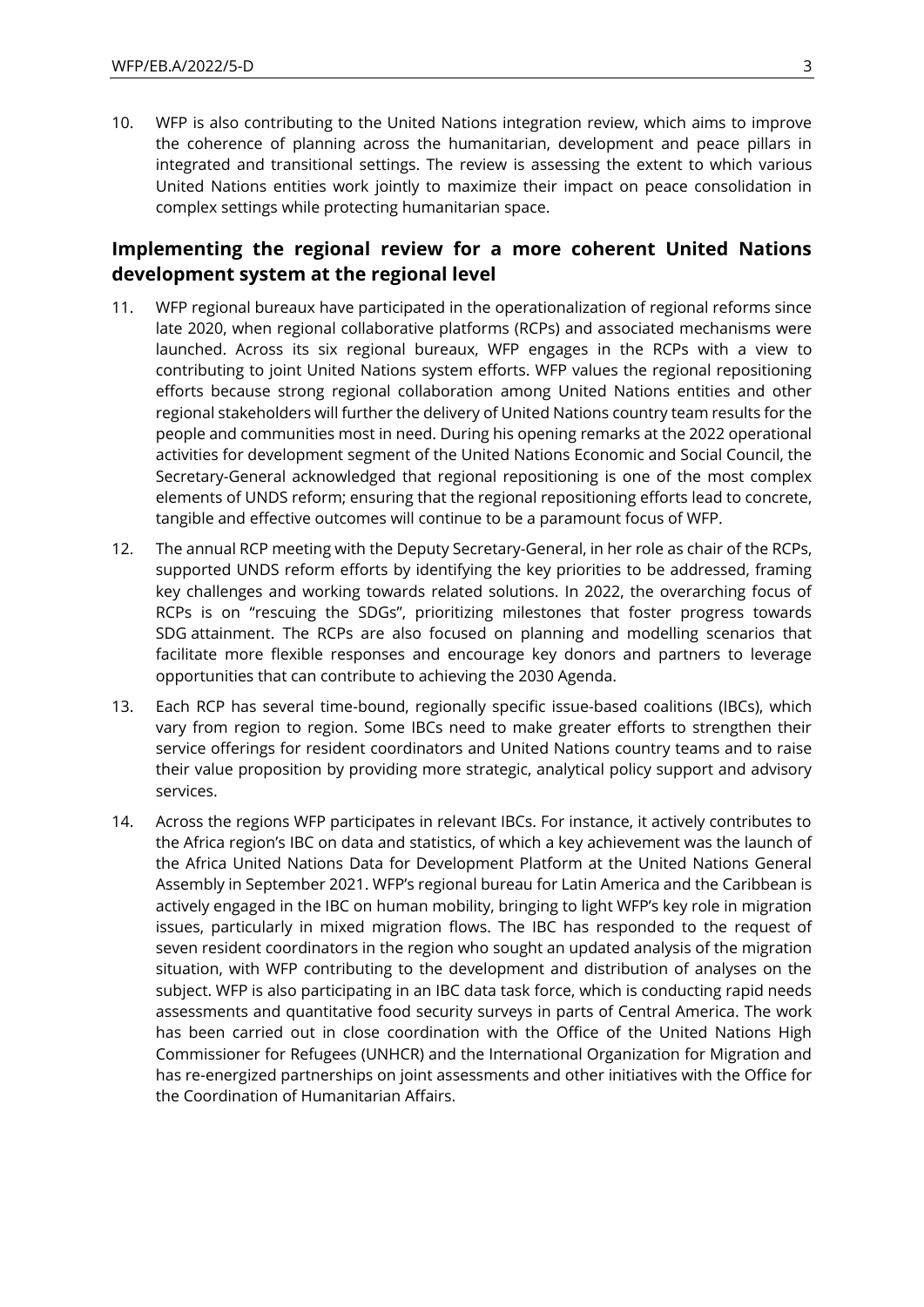- 15. Each region has reform-specific task forces that convene to address specific aspects of regional repositioning. For instance, in its regional bureau for Southern Africa, WFP is co-chairing a working group on knowledge management. The group has been active since 2019 and meets regularly to facilitate the sharing of knowledge management best practices, innovative technologies, policies and communications among United Nations entities in Africa. In 2021, it successfully established a COVID-19 hub and a regional expert database. Elsewhere, WFP's regional bureau for the Middle East, Northern Africa and Eastern Europe has contributed to the development of that region's business operations strategy and will participate in 8 of its 13 identified priority service opportunities.
- 16. WFP is also actively contributing to and welcomes the support provided by regional peer support groups for the review of draft common country analyses and UNSDCFs. Engagement in these groups provides WFP with an additional opportunity to strengthen the focus on food security and food systems throughout the United Nations. WFP's contribution in this regard has been positively recognized and has enhanced its visibility and role in the process.
- 17. Regional reform has also ushered in a renewed spirit of partnership and collaboration, as was evident in the joint effort of the United Nations Economic and Social Commission for West Asia, the Food and Agriculture Organization of the United Nations (FAO), the International Fund for Agricultural Development (IFAD) and WFP in organizing a regional dialogue on food systems. Elsewhere, during the Brussels VI Conference, entitled "Supporting the future of Syria and the region" and held in May 2022, WFP closely collaborated with the regional offices of the United Nations Children's Fund (UNICEF), UNHCR, the United Nations Development Programme (UNDP), the United Nations Population Fund and the International Labour Organization at side-events on social protection, the empowerment of young people and investing in people.

# **Advancing shared business operations for greater efficiency and effectiveness**

18. WFP continues to work towards the targets for business operational efficiency originally set by the Secretary-General and reinforced through various resolutions that include the resolution on the 2020 QCPR. In 2021, the UNDS collectively achieved USD 195 million in efficiency gains through measures launched as part of UNDS reform.

### **Business operation strategies**

19. WFP has reached the target related to business operation strategies, with every one of WFP's 84 country offices now having a strategy in place. WFP continues to provide implementation support for its country offices through the standardization and scale-up of services with potential to reduce costs and enhance quality through their business operations strategies. In 2022, the priority services for scale-up include transportation, accommodation, United Nations humanitarian air services and support for medical services through the United Nations booking hub.

### **Common premises**

20. WFP continues to make progress towards the target set for common premises. Globally, 211 of 441 WFP offices (48 percent) are in premises shared with other United Nations entities.

### **Local shared service centres and common back offices**

21. As part of a pilot, WFP continued its field engagement and capacity development work, providing in-country mission support and guidance to the Sudan country management team on service scoping, a business model for a local shared service centre and discussions on governance structures with DCO.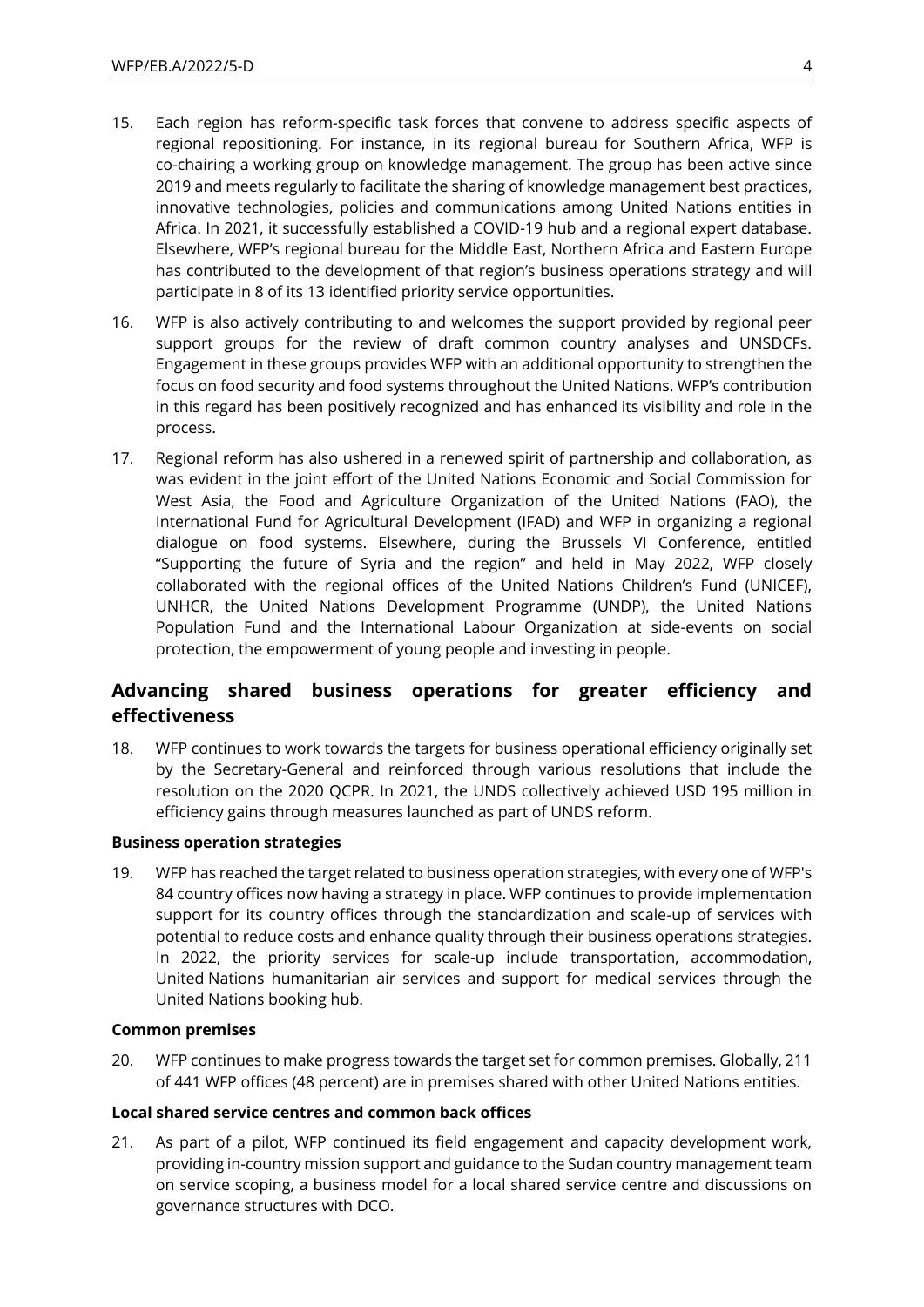#### **Global shared services**

- 22. Global shared services (GSS) provide location-independent services that complement those of the smaller country-level shared service centres. The concept of GSS has evolved beyond the centralization of global-level service provision from a single physical location and now comprises not only the services provided from physical service centres but also those provided via, for example, digital platforms. Several factors are driving an increase in interest in GSS, including the COVID-19 pandemic, new ways of working and greater use of technology, all of which have fundamentally changed the way in which the United Nations can perform its administrative tasks.
- 23. The GSS task team (a group of entities that include UNDP, UNICEF, WFP, UNHCR, the United Nations Office for Project Services, the World Health Organization (WHO) and the United Nations Secretariat) expanded the range of shared services offered across the United Nations system at the end of 2021 and aims to align services throughout the system. WFP and the United Nations Office for Project Services serve as co-chairs of the task team, leading the strategic advancement and progress of the GSS initiative. A preliminary list of 42 services has been identified for scale-up, and across WFP departments nine internal services have been identified as having high potential for scale-up via GSS. In 2022, WFP is prioritizing the expansion of the United Nations booking hub and the United Nations fleet.

#### *Global shared services – the United Nations booking hub*

- 24. A major example of a global shared service is the United Nations booking hub, which WFP developed and is currently managing. The hub is a global inter-agency digital platform and mobile application that enables United Nations staff to book field services, and service providers to manage those services. Currently there are 1,300 field service points in 105 countries served by and serving 14 United Nations entities. The hub's services range from accommodation booking and management, air and ground passenger mobility, carpooling, facilities management, staff wellness support and medical consultations. All services are fully digitized, resulting in high accuracy, savings in administrative time and positive environmental impacts such as fully paperless processes, reduced carbon dioxide emissions and a reduction in travel.
- 25. With more than 1.2 million humanitarian clients served to date and 5 million page views in 2021 alone, the United Nations booking hub has been selected as one of the top four UNDS reform-related GSS to be scaled up in 2022 in order to maximize efficiency gains throughout the United Nations system. In 2021, an estimated USD 7.7 million was saved through the use of the hub.
- 26. UNICEF, IFAD and the International Organization for Migration are already global partners in the passenger mobility service line, and UNDP and UNHCR have agreed to integrate their back-office administrative systems so that the United Nations booking hub can become a single entry point for carpooling and ridesharing within the humanitarian community. Carpooling through the booking hub is now operational in 12 countries, with 35 United Nations entities participating. The United Nations Secretariat started to pilot the United Nations booking hub mobility solution with the Office for the Coordination of Humanitarian Affairs and the Department of Operational Support and is examining the possibility of looking for an umbrella agreement for all Secretariat entities. The booking hub won the Fleet Forum's 2021 Best Transport Achievement Award.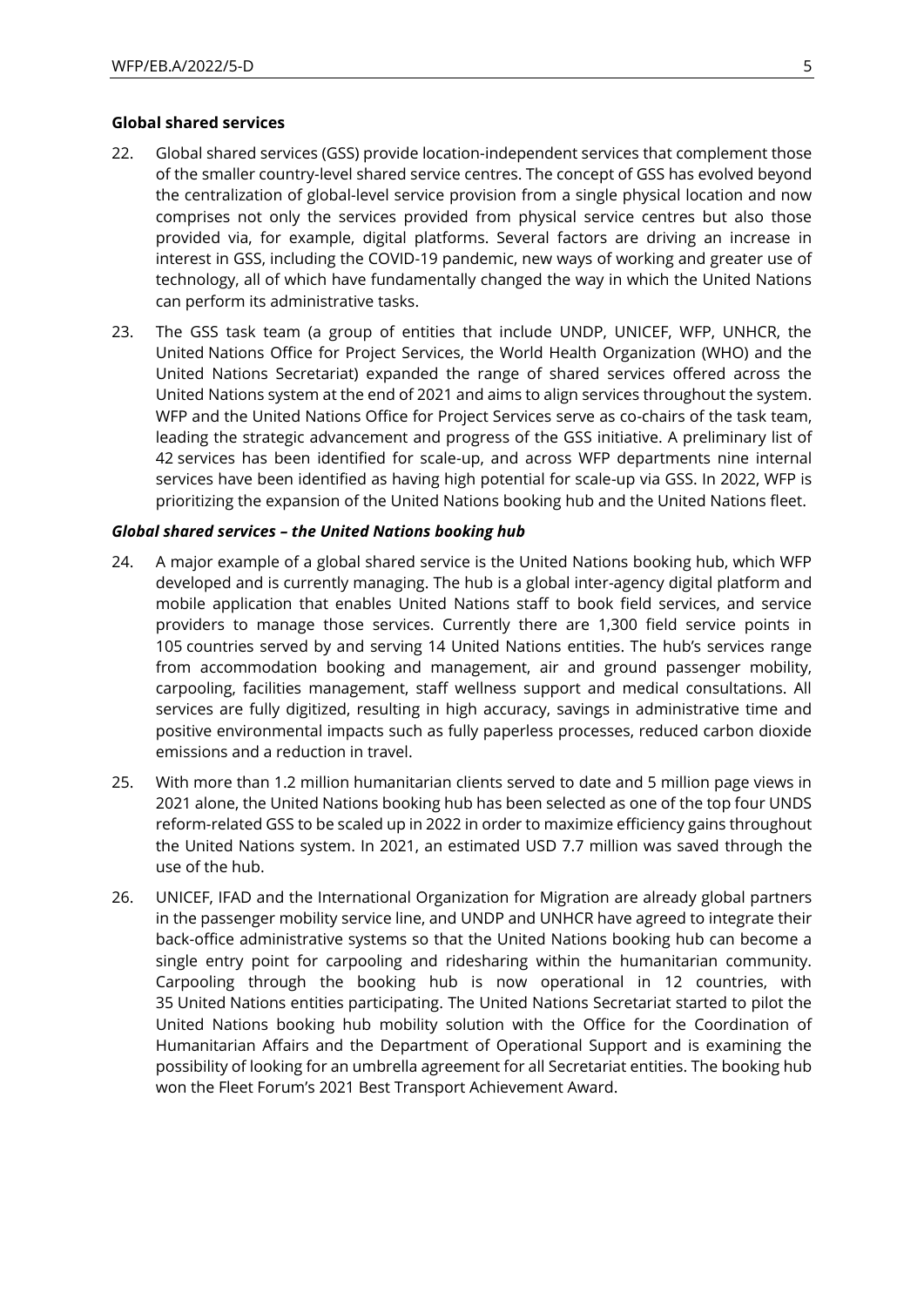### *Global shared services – common light vehicle fleet services (global level)*

27. The United Nations fleet is a joint initiative between WFP and UNHCR that provides light vehicle leasing solutions for United Nations entities. The first client agreement and vehicle leasing orders for United Nations fleet services are expected in the second quarter of 2022. Operationalization of the fleet by WFP and UNHCR has been facilitated by the development of a financial model and calculation of the capital funds required. The need for targeted resources and added capacity to cope with the envisaged roll-out is an ongoing challenge.

### **Engaging with the United Nations resident coordinator system**

- 28. WFP recognizes the value of the renewed resident coordinator system and the new generation of United Nations country teams. For WFP it is important to ensure that the management and accountability framework clearly affirms, as guiding principles, mutual accountability at all levels, collective decision making through the UNSDG and the accountability of UNDS principals to their respective governing bodies. A country-level survey organized by the United Nations Department of Economic and Social Affairs found that 81 percent of WFP's country representatives considered that implementation of the management and accountability framework had improved in 2021, while the remaining 19 percent believed that further efforts were essential.
- 29. WFP has successfully redoubled its support for the resident coordinator system by revamping its support for WFP staff members attending the resident coordinator assessment centre and entering the talent pipeline for resident and humanitarian coordinators. The new approach includes tailored coaching and training, preparation for assessments, and briefings with current resident coordinators who were previously WFP staff members. As a result, in 2021 two WFP staff members graduated from the resident coordinator assessment centre, one became a resident coordinator, and four passed the resident coordinator talent pipeline assessment. WFP currently has its highest-ever representation in the resident coordinator pool, with 24 staff members successfully graduating from the assessment centre, 8 serving as resident coordinators and 1 serving as a regional humanitarian coordinator.
- 30. In 2021 WFP provided USD 2.4 million as its share of the funding for the special purpose trust fund for implementation of the resident coordinator system in 2022. The cost-shared funding that UNSDG members provide for the system every year amounts to USD 77.5 million. In addition, in accordance with stipulations introduced through UNDS reform, a 1 percent coordination levy is applied to donor contributions for developmentrelated activities, thus reducing the overall amount available for programmatic activities. In 2021, WFP transferred a total of USD 153,960 generated by the coordination levy to the special purpose trust fund, in addition to the USD 2.4 million it provided through cost sharing. Thus far in 2022 WFP's application of the 1 percent levy has generated roughly USD 26,000.

### **Funding compact**

31. The annex to this document shows WFP progress against selected UNDS funding compact indicators since 2018.<sup>4</sup> WFP is making progress in fulfilling the relevant commitments of the compact. As for United Nations Member States, WFP, as part of the UNDS, continues to seek more flexible and predictable funding for the UNDS.

<sup>4</sup> Some indicators are relevant to Member States and other United Nations system entities but not WFP. For more information on the funding compact see *[Implementation of General Assembly resolution 71/243 on the quadrennial](https://documents-dds-ny.un.org/doc/UNDOC/GEN/N19/096/71/PDF/N1909671.pdf?OpenElement)  comprehensive policy review of [operational activities for development of the United Nations system, 2019: funding compact:](https://documents-dds-ny.un.org/doc/UNDOC/GEN/N19/096/71/PDF/N1909671.pdf?OpenElement)  [Report of the Secretary-General](https://documents-dds-ny.un.org/doc/UNDOC/GEN/N19/096/71/PDF/N1909671.pdf?OpenElement)* (A/74/73/Add.1–E/2019/14/Add.1).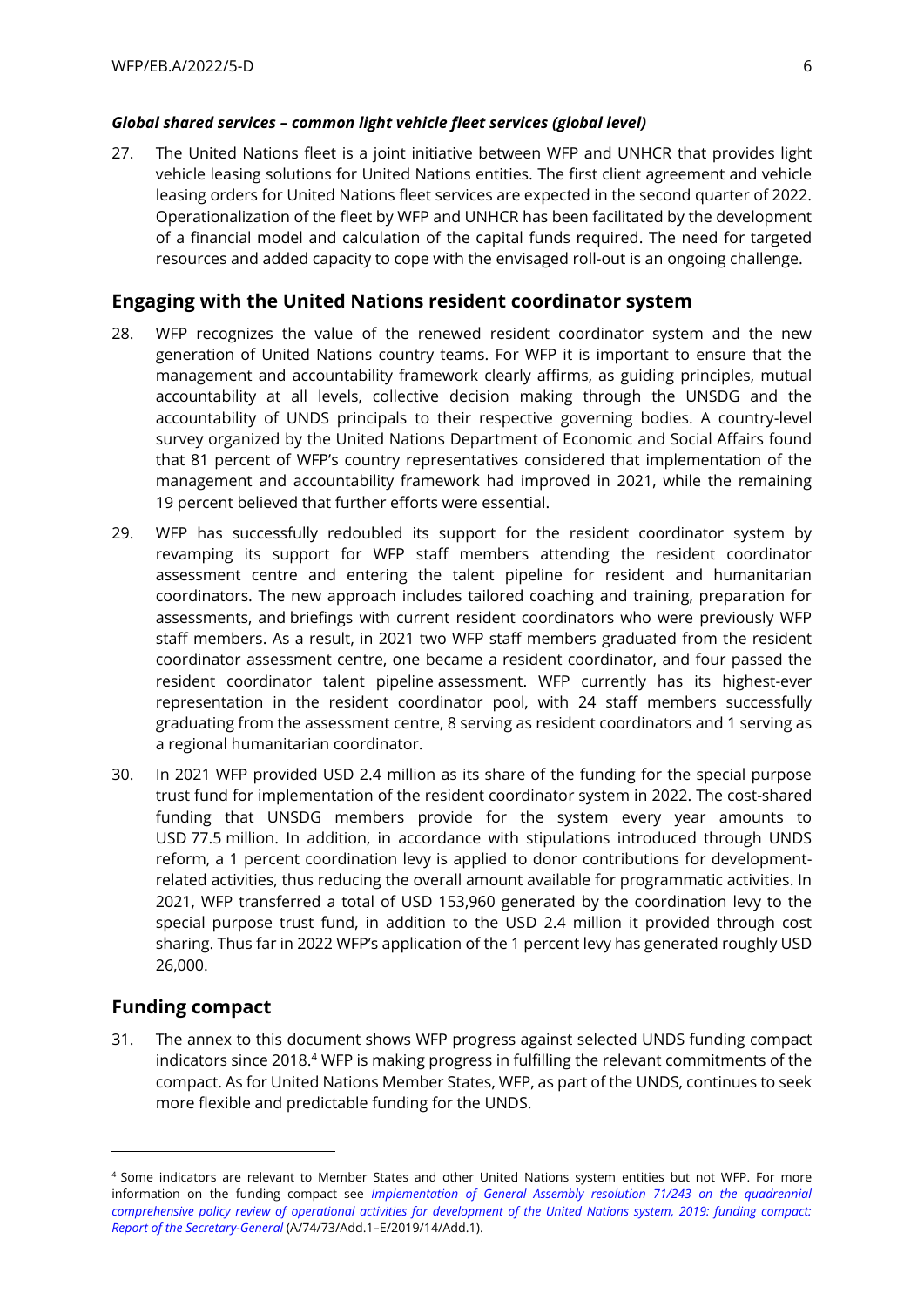### **Conclusion**

- 32. On 15 November 2021, the United Nations General Assembly adopted a resolution<sup>5</sup> in which it welcomed the report of the Secretary-General entitled "Our Common Agenda". Throughout February and March 2022, Member States and United Nations representatives held ten days of intergovernmental discussions on possible approaches to the implementation of the Secretary-General's recommendations in that report. WFP is taking part in the response to those recommendations, in particular with regard to the follow-up to the 2021 United Nations food systems summit, in which it is co-leading post-summit action with FAO and IFAD.
- 33. With less than eight years until the target year of 2030 for the attainment of the SDGs, continuous efforts on all fronts of multilateral work will be vital to regaining progress lost due to the COVID-19 pandemic and other global setbacks. WFP will continue to engage in UNDS reform, the work on Our Common Agenda and all system-wide efforts to ensure that the SDGs, particularly SDGs 2 and 17, are achieved by the end of the decade.

<sup>5</sup> [General Assembly resolution 76/6 \(A/RES/76/6\).](https://documents-dds-ny.un.org/doc/UNDOC/GEN/N21/342/14/PDF/N2134214.pdf?OpenElement)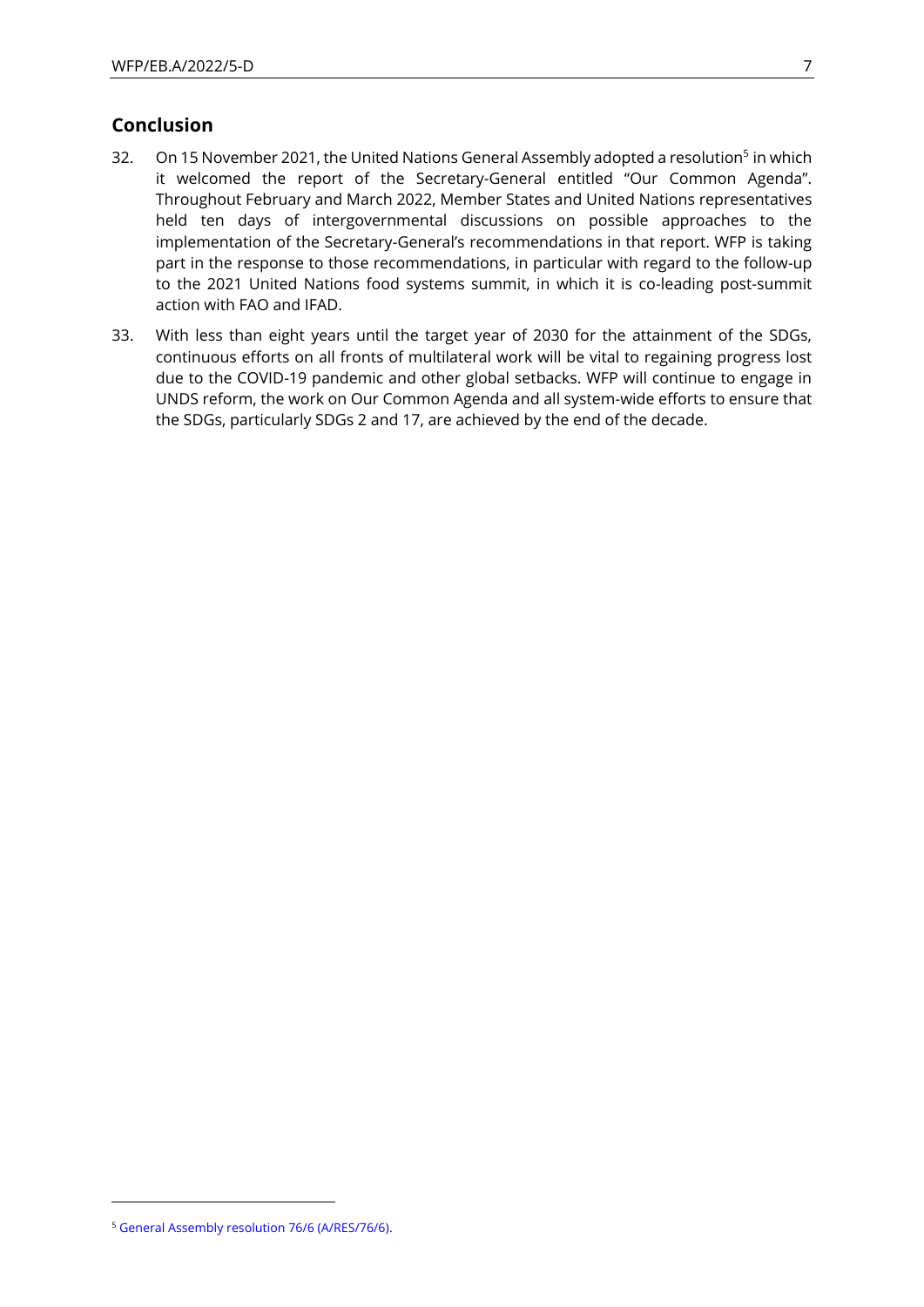## **ANNEX**

# **United Nations development system funding compact commitments, indicators and implementation**

| Commitment                                                                                                                                                     | <b>Entity-specific</b><br>indicators                                                                                          | <b>Funding compact</b><br>baselines and<br>targets | WFP 2018 baseline                                                                                                                                                                    | <b>WFP 2019 data</b>                                                                                                                                                                 | WFP June 2020 update                                                                                                                                                                | WFP January 2021 update                                                                                                                                                                          | WFP May 2021 update                                                                                                                                                  | WFP May 2022 update                                                                                                                                                                 |
|----------------------------------------------------------------------------------------------------------------------------------------------------------------|-------------------------------------------------------------------------------------------------------------------------------|----------------------------------------------------|--------------------------------------------------------------------------------------------------------------------------------------------------------------------------------------|--------------------------------------------------------------------------------------------------------------------------------------------------------------------------------------|-------------------------------------------------------------------------------------------------------------------------------------------------------------------------------------|--------------------------------------------------------------------------------------------------------------------------------------------------------------------------------------------------|----------------------------------------------------------------------------------------------------------------------------------------------------------------------|-------------------------------------------------------------------------------------------------------------------------------------------------------------------------------------|
|                                                                                                                                                                |                                                                                                                               |                                                    |                                                                                                                                                                                      | <b>MEMBER STATE COMMITMENTS</b>                                                                                                                                                      |                                                                                                                                                                                     |                                                                                                                                                                                                  |                                                                                                                                                                      |                                                                                                                                                                                     |
|                                                                                                                                                                |                                                                                                                               |                                                    |                                                                                                                                                                                      | Aligning funding with entity requirements                                                                                                                                            |                                                                                                                                                                                     |                                                                                                                                                                                                  |                                                                                                                                                                      |                                                                                                                                                                                     |
| Core share of<br>1. To increase<br>core resources<br>for the UNDS<br>activities                                                                                | voluntary funding for<br>development-related                                                                                  | Baseline (2017):<br>19.4%                          | Core funding to WFP as a<br>share of overall revenue:<br>$2018 = 6%$                                                                                                                 | Core funding to WFP as a<br>share of overall revenue:<br>$2019 = 5%$                                                                                                                 | Core funding to WFP as a<br>share of overall revenue:<br>$2020 = 10%$                                                                                                               | Core funding to WFP as a<br>share of overall revenue<br>$2020 = 6%$                                                                                                                              | Core funding to WFP as a<br>share of overall revenue<br>$2021 = 11%$                                                                                                 | Core funding to WFP as a<br>share of overall revenue<br>$2022 = 6%$                                                                                                                 |
|                                                                                                                                                                |                                                                                                                               | Target (2023): 30%                                 | (Data include all funding<br>to WFP, both<br>humanitarian and<br>development).                                                                                                       | (Data include all funding<br>to WFP, both<br>humanitarian and<br>development).                                                                                                       | (Data include all funding to<br>development).                                                                                                                                       | (Data include all funding to<br>WFP, both humanitarian and WFP, both humanitarian and to WFP, both<br>development).                                                                              | (Data include all funding<br>humanitarian and<br>development).                                                                                                       | (Data include all funding to<br>WFP, both humanitarian<br>and development).                                                                                                         |
|                                                                                                                                                                | Core share of funding<br>for development-<br>related activities<br>(including assessed<br>contributions)                      | Baseline (2017): 27%<br>Target (2023): 30%         | WFP receives no assessed<br>contributions.                                                                                                                                           | WFP receives no assessed<br>contributions.                                                                                                                                           | WFP receives no assessed<br>contributions.                                                                                                                                          | WFP receives no assessed<br>contributions.                                                                                                                                                       | WFP receives no assessed<br>contributions.                                                                                                                           | WFP receives no assessed<br>contributions.                                                                                                                                          |
| 2. To double the<br>share of non-core<br>contributions that<br>are provided<br>through<br>development-<br>related inter-<br>agency pooled<br>funds and single- | % of non-core<br>resources for<br>development-related<br>activities channelled<br>through inter-agency<br>pooled funds        | Baseline (2017): 5%<br>Target (2023): 10%          | Share of WFP non-core<br>resources channelled<br>through inter-agency<br>pooled funds: 2018 = 3.5%<br>(Data include all funding<br>to WFP, both<br>humanitarian and<br>development). | Share of WFP non-core<br>resources channelled<br>through inter-agency<br>pooled funds: 2019 = 3.2%<br>(Data include all funding<br>to WFP, both<br>humanitarian and<br>development). | Share of WFP non-core<br>resources channelled<br>through inter-agency pooled<br>funds: $2020 = 5.6%$<br>(Data include all funding to<br>WFP, both humanitarian and<br>development). | Share of WFP non-core<br>resources channelled<br>through inter-agency pooled<br>funds: $2020 = 4.8%$<br>(Data include all funding to<br>WFP, both humanitarian and to WFP, both<br>development). | Share of WFP non-core<br>resources channelled<br>through inter-agency<br>pooled funds: 2021 = 2.9%<br>(Data include all funding<br>humanitarian and<br>development). | Share of WFP non-core<br>resources channelled<br>through inter-agency pooled<br>funds: $2022 = 4.2%$<br>(Data include all funding to<br>WFP, both humanitarian<br>and development). |
| agency thematic<br>funds                                                                                                                                       | % of non-core<br>resources for<br>development-related<br>activities channelled<br>through single-<br>agency thematic<br>funds | Baseline (2017): 3%<br>Target (2023): 6%           | WFP has no thematic<br>funding instruments.                                                                                                                                          | WFP has no thematic<br>funding instruments.                                                                                                                                          | WFP has no thematic<br>funding instruments.                                                                                                                                         | WFP has no thematic<br>funding instruments.                                                                                                                                                      | WFP has no thematic<br>funding instruments.                                                                                                                          | WFP has no thematic<br>funding instruments.                                                                                                                                         |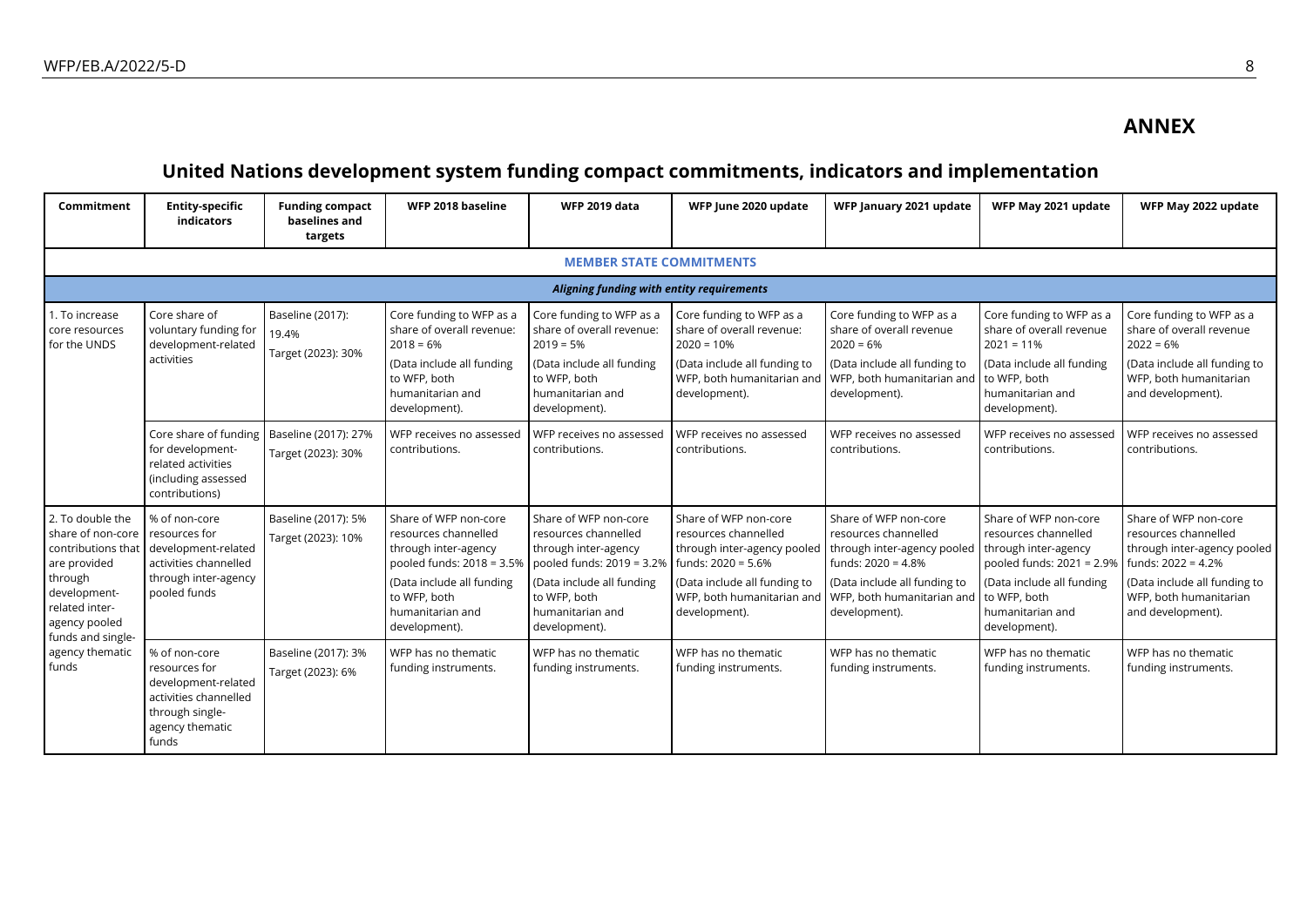| Commitment                                                                                                                                                                                                                                                                | <b>Entity-specific</b><br>indicators                                                                                                       | <b>Funding compact</b><br>baselines and<br>targets            | WFP 2018 baseline                                                                                                                             | <b>WFP 2019 data</b>                                                                                                                          | WFP June 2020 update                                                                                                                  | WFP January 2021 update                                                                                                                  | WFP May 2021 update                                                                                                                         | WFP May 2022 update                                                                                                                   |
|---------------------------------------------------------------------------------------------------------------------------------------------------------------------------------------------------------------------------------------------------------------------------|--------------------------------------------------------------------------------------------------------------------------------------------|---------------------------------------------------------------|-----------------------------------------------------------------------------------------------------------------------------------------------|-----------------------------------------------------------------------------------------------------------------------------------------------|---------------------------------------------------------------------------------------------------------------------------------------|------------------------------------------------------------------------------------------------------------------------------------------|---------------------------------------------------------------------------------------------------------------------------------------------|---------------------------------------------------------------------------------------------------------------------------------------|
|                                                                                                                                                                                                                                                                           |                                                                                                                                            |                                                               |                                                                                                                                               | <b>Providing stability</b>                                                                                                                    |                                                                                                                                       |                                                                                                                                          |                                                                                                                                             |                                                                                                                                       |
| 3. To broaden the<br>sources of<br>funding support<br>to the UNDS                                                                                                                                                                                                         | Number of UNSDG<br>entities reporting an<br>annual increase in<br>the number of<br>contributors of<br>voluntary core<br>resources          | Baseline (2017): 66%<br>Target (2023): 100%                   | Number of government<br>partners contributing core<br>resources: 2018 – 36%                                                                   | Number of government<br>partners contributing core<br>resources: 2019 – 40%                                                                   | Number of government<br>partners contributing core<br>resources: 2020 - 32%                                                           | Number of government<br>partners contributing core<br>resources: 2020 - 34%                                                              | Number of government<br>partners contributing core<br>resources: 2021 - 34%                                                                 | Number of government<br>partners contributing core<br>resources: 2022 - 26%                                                           |
|                                                                                                                                                                                                                                                                           | Number of Member<br>State contributors to<br>development-related<br>inter-agency pooled<br>funds and to single<br>agency thematic<br>funds | Baseline (2017): 59<br>and 27<br>Target (2023): 100<br>and 50 | WFP does not administer<br>any pooled funds and has<br>no thematic funding<br>instruments.                                                    | WFP does not administer<br>any pooled funds and has<br>no thematic funding<br>instruments.                                                    | WFP does not administer<br>any pooled funds and has<br>no thematic funding<br>instruments.                                            | WFP does not administer<br>any pooled funds and has<br>no thematic funding<br>instruments.                                               | WFP does not administer<br>any pooled funds and has<br>no thematic funding<br>instruments.                                                  | WFP does not administer<br>any pooled funds and has<br>no thematic funding<br>instruments.                                            |
| 4. To provide<br>predictable<br>funding to the<br>specific<br>requirements of<br>UNSDG entities,<br>as articulated in<br>their strategic<br>plans, and to the<br><b>United Nations</b><br>development<br>assistance<br>framework<br>funding needs at<br>the country level | Funding gaps in<br>UNSDG strategic plan<br>financing frameworks                                                                            | Baseline (2018); TBD<br>Target (2021): TBD                    | In 2018, WFP received<br>USD 7.3 billion against<br>total requirements of<br>USD 10.5 billion, or 70%.                                        | In 2019, WFP received<br>USD 8.1 billion against<br>total requirements of<br>USD 12.6 billion, or 64%.                                        | In 2020, WFP received<br>USD 4 billion against total<br>requirements of<br>USD 10.6 billion, or 38%.                                  | In 2020, WFP received<br>USD 8.4 billion against total<br>requirements of<br>USD 13.7 billion, or 61%.                                   | In 2021, WFP received<br>USD 3.3 billion against<br>total requirements of<br>USD 14.1 billion, or 23%.                                      | In 2022, WFP has thus far<br>received USD 3.7 billion<br>against total requirements<br>of USD 17.1 billion, or 21%.                   |
|                                                                                                                                                                                                                                                                           | Fraction of UNDS<br>entities indicating<br>that at least 50% of<br>their contributions<br>are part of multi-year<br>commitments            | Baseline (2017): 12/25<br>or 48%<br>Target (2023): 100%       | Percentage of WFP<br>revenue that is multi-year:<br>14%<br>Percentage of WFP<br>revenue that has a<br>duration longer than one<br>vear: 76.8% | Percentage of WFP<br>revenue that is multi-year:<br>17%<br>Percentage of WFP<br>revenue that has a<br>duration longer than one<br>vear: 74.9% | Percentage of WFP revenue<br>that is multi-year: 23%<br>Percentage of WFP revenue<br>that has a duration longer<br>than one year: 62% | Percentage of WFP revenue<br>that is multi-year: 17%<br>Percentage of WFP revenue<br>that has a duration longer<br>than one year: 68%    | Percentage of WFP<br>revenue that is multi-year:<br>24%<br>Percentage of WFP<br>revenue that has a<br>duration longer than one<br>year: 67% | Percentage of WFP revenue<br>that is multi-year: 17%<br>Percentage of WFP revenue<br>that has a duration longer<br>than one year: 54% |
|                                                                                                                                                                                                                                                                           |                                                                                                                                            |                                                               |                                                                                                                                               | <b>Facilitating coherence and efficiency</b>                                                                                                  |                                                                                                                                       |                                                                                                                                          |                                                                                                                                             |                                                                                                                                       |
| 7. To fully comply<br>with cost<br>recovery rates as<br>approved by<br>respective<br>governing bodies                                                                                                                                                                     | Average number of<br>cost recovery support<br>fee waivers granted<br>per UNDS entity per<br>year                                           | Baseline (2017): TBC<br>Target (2019<br>onwards): 0           | Number of indirect<br>support cost (ISC) waivers<br>granted by WFP in 2018:<br>28 for a total value of<br>USD 1.03 million.                   | Number of ISC waivers<br>granted by WFP in 2019:<br>20 for a total value of<br>USD 0.9 million.                                               | Number of ISC waivers<br>granted by WFP in 2020:<br>2 for a total value of<br>USD 0.6 million.                                        | Number of ISC waivers<br>granted by WFP in 2020:<br>4 for a total value of<br>USD 0.3 million.<br>(Note: data are as of August<br>2020). | Number of ISC waivers<br>granted by WFP in 2020:<br>12 for a total value of<br>USD 1.8 million.                                             | Number of ISC waivers<br>granted by WFP in 2021:<br>4 for a total value of<br>USD 0.9 million.                                        |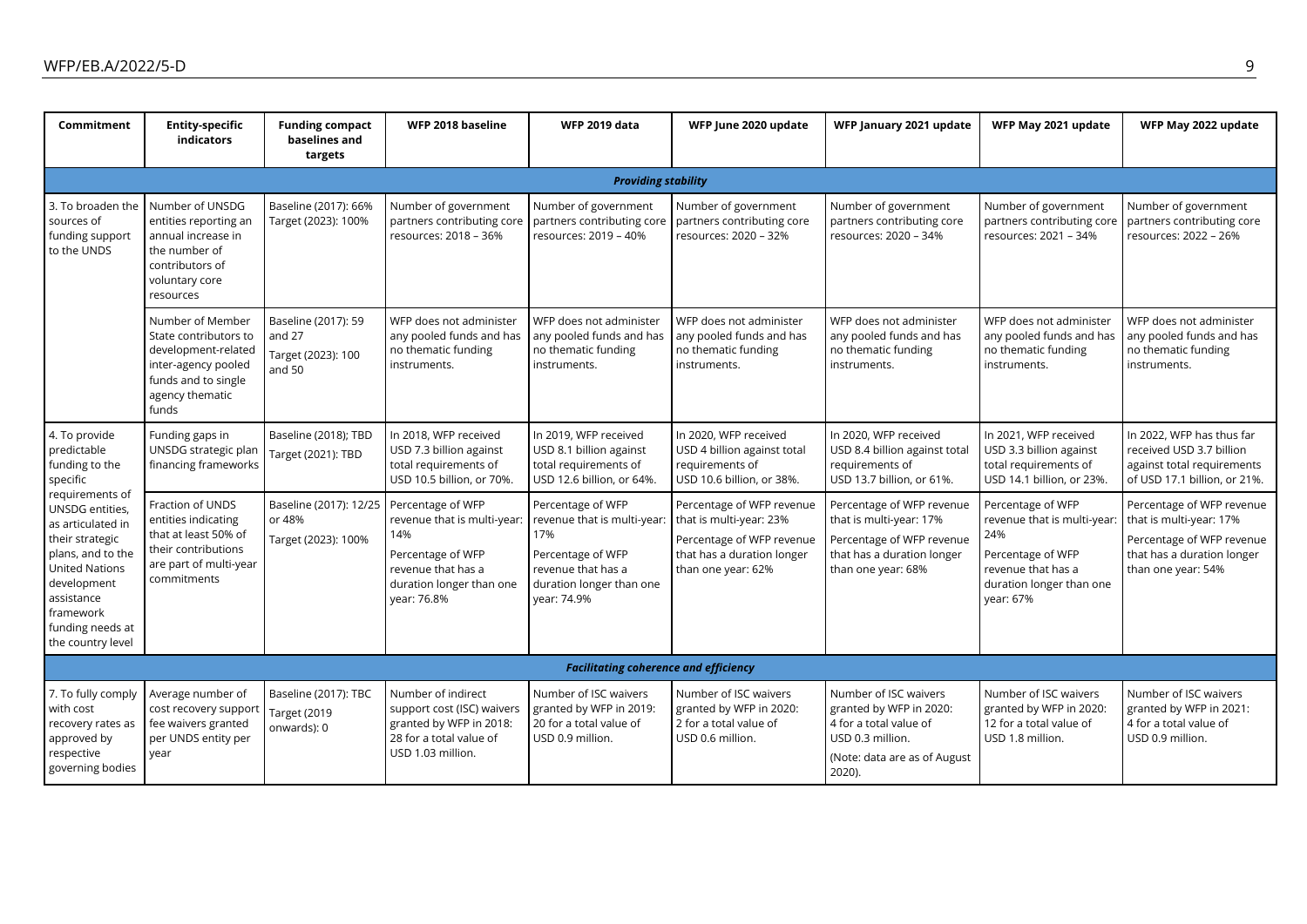| Commitment                                                                                                                                                       | <b>Entity-specific</b><br>indicators                                                                | <b>Funding compact</b><br>baselines and<br>targets                                                                                                                                               | WFP 2018 baseline                                                                                                                                                                                                      | <b>WFP 2019 data</b>                                                                                                                                                                                                                                                                                                                                                                                                                                                                                                                                                                                                                                        | WFP June 2020 update                                                                                                                                                                                                                                                                                                                                                                                                                                                                                                                                                                                                                                                                                                                                                                                                                                                                                                                                    | WFP January 2021 update                                                                                                                                                                                                                                                                                                                                                                                                                                                                                                                                                                                                                                                                                                                                                                                                                                                                                                                                                                                                                                                                                                                                         | WFP May 2021 update                                                                                                                                                                                                                                                                                                                                                                                                                                                                                                                                                                                                                                                                                                                                                                                                                                                                                                 | WFP May 2022 update                                                                                                                                                                                                                                                                                                                                                                                                                                                                                                                                                                                                                                                                                                                                                                                                                                                                                                                                                                                                                                                                                                                                                                       |
|------------------------------------------------------------------------------------------------------------------------------------------------------------------|-----------------------------------------------------------------------------------------------------|--------------------------------------------------------------------------------------------------------------------------------------------------------------------------------------------------|------------------------------------------------------------------------------------------------------------------------------------------------------------------------------------------------------------------------|-------------------------------------------------------------------------------------------------------------------------------------------------------------------------------------------------------------------------------------------------------------------------------------------------------------------------------------------------------------------------------------------------------------------------------------------------------------------------------------------------------------------------------------------------------------------------------------------------------------------------------------------------------------|---------------------------------------------------------------------------------------------------------------------------------------------------------------------------------------------------------------------------------------------------------------------------------------------------------------------------------------------------------------------------------------------------------------------------------------------------------------------------------------------------------------------------------------------------------------------------------------------------------------------------------------------------------------------------------------------------------------------------------------------------------------------------------------------------------------------------------------------------------------------------------------------------------------------------------------------------------|-----------------------------------------------------------------------------------------------------------------------------------------------------------------------------------------------------------------------------------------------------------------------------------------------------------------------------------------------------------------------------------------------------------------------------------------------------------------------------------------------------------------------------------------------------------------------------------------------------------------------------------------------------------------------------------------------------------------------------------------------------------------------------------------------------------------------------------------------------------------------------------------------------------------------------------------------------------------------------------------------------------------------------------------------------------------------------------------------------------------------------------------------------------------|---------------------------------------------------------------------------------------------------------------------------------------------------------------------------------------------------------------------------------------------------------------------------------------------------------------------------------------------------------------------------------------------------------------------------------------------------------------------------------------------------------------------------------------------------------------------------------------------------------------------------------------------------------------------------------------------------------------------------------------------------------------------------------------------------------------------------------------------------------------------------------------------------------------------|-------------------------------------------------------------------------------------------------------------------------------------------------------------------------------------------------------------------------------------------------------------------------------------------------------------------------------------------------------------------------------------------------------------------------------------------------------------------------------------------------------------------------------------------------------------------------------------------------------------------------------------------------------------------------------------------------------------------------------------------------------------------------------------------------------------------------------------------------------------------------------------------------------------------------------------------------------------------------------------------------------------------------------------------------------------------------------------------------------------------------------------------------------------------------------------------|
| <b>UNSDG ENTITY COMMITMENTS</b>                                                                                                                                  |                                                                                                     |                                                                                                                                                                                                  |                                                                                                                                                                                                                        |                                                                                                                                                                                                                                                                                                                                                                                                                                                                                                                                                                                                                                                             |                                                                                                                                                                                                                                                                                                                                                                                                                                                                                                                                                                                                                                                                                                                                                                                                                                                                                                                                                         |                                                                                                                                                                                                                                                                                                                                                                                                                                                                                                                                                                                                                                                                                                                                                                                                                                                                                                                                                                                                                                                                                                                                                                 |                                                                                                                                                                                                                                                                                                                                                                                                                                                                                                                                                                                                                                                                                                                                                                                                                                                                                                                     |                                                                                                                                                                                                                                                                                                                                                                                                                                                                                                                                                                                                                                                                                                                                                                                                                                                                                                                                                                                                                                                                                                                                                                                           |
|                                                                                                                                                                  |                                                                                                     |                                                                                                                                                                                                  |                                                                                                                                                                                                                        | <b>Accelerating results on the ground</b>                                                                                                                                                                                                                                                                                                                                                                                                                                                                                                                                                                                                                   |                                                                                                                                                                                                                                                                                                                                                                                                                                                                                                                                                                                                                                                                                                                                                                                                                                                                                                                                                         |                                                                                                                                                                                                                                                                                                                                                                                                                                                                                                                                                                                                                                                                                                                                                                                                                                                                                                                                                                                                                                                                                                                                                                 |                                                                                                                                                                                                                                                                                                                                                                                                                                                                                                                                                                                                                                                                                                                                                                                                                                                                                                                     |                                                                                                                                                                                                                                                                                                                                                                                                                                                                                                                                                                                                                                                                                                                                                                                                                                                                                                                                                                                                                                                                                                                                                                                           |
| 2. To increase<br>collaboration on<br>joint and<br>independent<br>system-wide<br>evaluation<br>products to<br>improve United<br>Nations support<br>on the ground | % of UNSDG<br>evaluation offices<br>engaging in joint or<br>independent system-<br>wide evaluations | Baseline (2018): 29%<br>(joint evaluations),<br>20% (independent<br>system-wide<br>evaluations)<br>Target (2021): 75%<br>(joint evaluations),<br>50% (independent<br>system-wide<br>evaluations) | In 2018, WFP completed<br>five joint evaluations and<br>another five were<br>ongoing. WFP was also<br>engaged in one inter-<br>agency humanitarian<br>evaluation, (IAHE) of the<br>response to El Niño in<br>Ethiopia. | At the decentralized level,<br>WFP was involved in nine<br>joint evaluations in 2019,<br>of which three were<br>completed by the end of<br>the year (Colombia,<br>Eswatini and India). In<br>addition, the WFP Office<br>of Evaluation (OEV) was<br>actively engaged in the<br>IAHE of the drought<br>response in Ethiopia,<br>which was completed in<br>2019, an IAHE of the<br>response to cyclone Idai<br>in Mozambique and an<br>IAHE of gender equality<br>and the empowerment of<br>women and girls.<br>Preparations for a joint<br>evaluation of<br>collaboration among the<br>Rome-based agencies<br>started in late 2019 and<br>continued in 2020. | As of June 2020, WFP had<br>been involved in six joint<br>decentralized evaluations in<br>2020. All started in 2019 and<br>three were completed<br>(Benin, Malawi and<br>Mozambique). Additional<br>joint evaluations were<br>planned to start in 2020 but<br>may have been delayed due<br>to the pandemic. WFP was<br>also involved in two IAHEs,<br>one in Mozambique and<br>one on gender, that were<br>initiated in 2019. Regarding<br>independent system-wide<br>evaluations, the joint<br>evaluation of collaboration<br>among the Rome-based<br>agencies was in its<br>preparatory phase and WFP<br>was also involved in a WHO-<br>led inter-agency evaluability<br>assessment of the global<br>action plan for healthy lives<br>and well-being, which was in<br>the data collection phase.<br>Finally, WFP was engaged in<br>the preparation of a multi-<br>partner trust fund<br>evaluation of the United<br>Nations response to COVID-<br>19. | In 2020, OEV, in<br>collaboration with FAO and<br>IFAD, initiated a joint<br>evaluation of Rome-based<br>agency collaboration. The<br>evaluation report was<br>presented to the agencies'<br>respective governing bodies<br>in late 2021. OEV also<br>provided evidence and<br>strategic inputs for<br>numerous "lessons from<br>evaluation" exercises<br>coordinated by the COVID-<br>19 Global Evaluation<br>Coalition led by the<br>Development Assistance<br>Committee of the<br>Organisation for Economic<br>Co-operation and<br>Development, and worked<br>with FAO, IFAD and the<br>United Nations Industrial<br>Development Organization<br>(UNIDO) on a rapid<br>evaluation synthesis on the<br>impacts of COVID-19 on<br>food security, to be finalized<br>by March 2021.<br>At the decentralized level,<br>WFP continued to engage in<br>various types of joint<br>evaluation with other United<br>Nations agencies and<br>government partners. Five<br>joint decentralized<br>evaluations were completed<br>(Benin, Malawi,<br>Mozambique, Namibia and<br>India) and another six were<br>ongoing or in the<br>preparation stage in January<br>2021. | By May 2021 WFP had<br>finalized its work with<br>FAO, IFAD and UNIDO on<br>the impacts of COVID-19<br>on food security and was<br>engaged in a United<br>Nations Evaluation Group<br>working group overseeing<br>an assessment of the<br>early lessons and<br>evaluability of the COVID-<br>19 multi-partner trust<br>fund.<br>At the decentralized level,<br>WFP was engaged in<br>seven joint evaluations at<br>the end of April 2021.<br>An IAHE reviewing<br>progress in the<br>mainstreaming of gender<br>equality and the<br>empowerment of women<br>and girls into the<br>humanitarian-<br>development-peace<br>nexus agenda had been<br>completed,<br>complementing the IAHE<br>on gender equality and<br>the empowerment of<br>women and girls that had<br>been carried out in 2020.<br>Two additional IAHEs<br>were at the preparation<br>stage (Yemen and the<br>humanitarian response to<br>COVID-19). | In 2022 WFP has continued<br>to engage in joint<br>evaluations with national<br>governments, other United<br>Nations entities and donors.<br>One centralized and two<br>decentralized joint<br>evaluations were completed<br>in 2021: the centralized joint<br>evaluation of collaboration<br>among the United Nations<br>Rome-based agencies<br>begun in 2020 was<br>presented and discussed in<br>various forums, including at<br>the biannual meeting of the<br>Rome-based agency senior<br>consultative group, the fifth<br>informal meeting of the<br>Rome-based agency<br>governing bodies and the<br>autumn 2021 sessions of<br>the governing bodies of<br>IFAD and WFP.<br>WFP also participated in the<br>reference group on the<br>system-wide evaluation of<br>the COVID-19 response.<br>Headquarters divisions<br>other than OEV were<br>engaged in generating<br>evidence through<br>decentralized evaluations.<br>An evaluation of the joint<br>programme on accelerating<br>progress towards the<br>economic empowerment of<br>rural women, commissioned<br>jointly by the WFP Gender<br>Office, FAO, IFAD and the<br>United Nations Entity for<br>Gender Equality and the |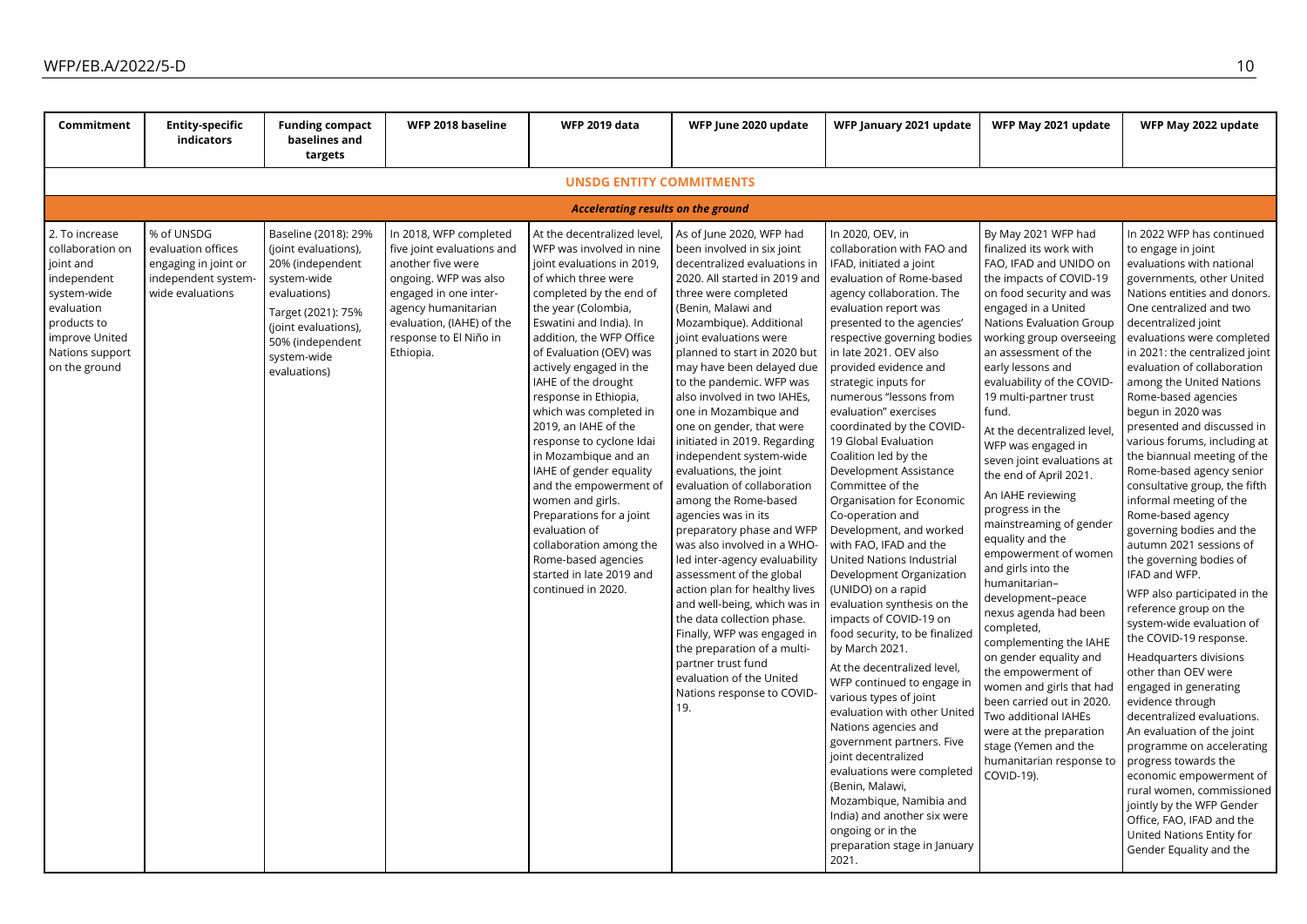| Commitment | <b>Entity-specific</b><br>indicators | <b>Funding compact</b><br>baselines and | WFP 2018 baseline | <b>WFP 2019 data</b> | WFP June 2020 update | WFP January 2021 update                                                                                           | WFP May 2021 update | WFP May 2022 update                                                                                                                                                                                                                                                                                                                                                                                                                                                                                                                                           |
|------------|--------------------------------------|-----------------------------------------|-------------------|----------------------|----------------------|-------------------------------------------------------------------------------------------------------------------|---------------------|---------------------------------------------------------------------------------------------------------------------------------------------------------------------------------------------------------------------------------------------------------------------------------------------------------------------------------------------------------------------------------------------------------------------------------------------------------------------------------------------------------------------------------------------------------------|
|            |                                      | targets                                 |                   |                      |                      |                                                                                                                   |                     |                                                                                                                                                                                                                                                                                                                                                                                                                                                                                                                                                               |
|            |                                      |                                         |                   |                      |                      | WFP actively engaged in<br>IAHEs. Two were completed<br>in 2020 (Mozambique and                                   |                     | <b>Empowerment of Women</b><br>was completed.                                                                                                                                                                                                                                                                                                                                                                                                                                                                                                                 |
|            |                                      |                                         |                   |                      |                      | gender equality and the<br>empowerment of women<br>and girls) and one was at<br>the preparation stage<br>(Yemen). |                     | The Dominican Republic<br>country office, in<br>collaboration with the<br>Government of the<br>Dominican Republic,<br>completed a joint evaluation<br>of the activity of Progressing<br>with Solidarity and the<br>national health service, with<br>the support of WFP, to<br>prevent malnutrition and<br>anaemia in the nutritionally<br>vulnerable populations of                                                                                                                                                                                           |
|            |                                      |                                         |                   |                      |                      |                                                                                                                   |                     | the Dominican Republic<br>between 2014 and 2020.                                                                                                                                                                                                                                                                                                                                                                                                                                                                                                              |
|            |                                      |                                         |                   |                      |                      |                                                                                                                   |                     | WFP has continued to invest<br>significantly in IAHEs<br>through financial<br>contributions and OEV's<br>participation in the<br>management groups for<br>such evaluations. Two IAHEs<br>started in 2021: one<br>covering the situation in<br>Yemen during the period<br>from the declaration of a<br>Level 3 response in 2015<br>until 2021, with the final<br>report disseminated in the<br>first quarter of 2022; and<br>the other on the<br>humanitarian response to<br>COVID-19, which was<br>launched in the second half<br>of 2021 but will take place |
|            |                                      |                                         |                   |                      |                      |                                                                                                                   |                     | mainly in 2022.<br>WFP worked with FAO, IFAD<br>and UNIDO on overseeing<br>the development of an<br>evidence summary on<br>COVID-19 and food security,                                                                                                                                                                                                                                                                                                                                                                                                        |
|            |                                      |                                         |                   |                      |                      |                                                                                                                   |                     | which was completed in<br>April 2021. WFP is a<br>member of the<br>management group                                                                                                                                                                                                                                                                                                                                                                                                                                                                           |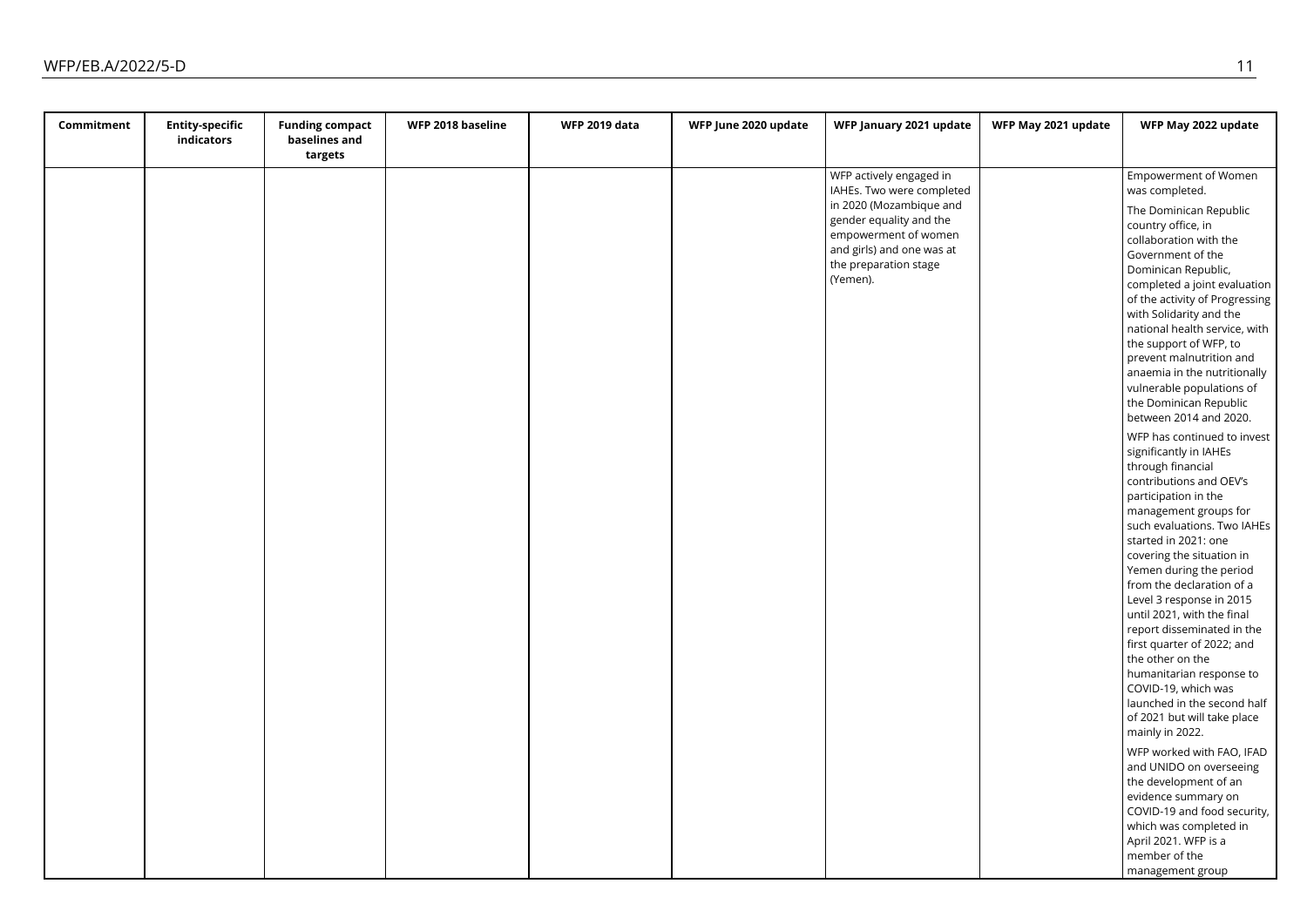| Commitment | <b>Entity-specific</b><br>indicators | <b>Funding compact</b><br>baselines and | WFP 2018 baseline | <b>WFP 2019 data</b> | WFP June 2020 update | WFP January 2021 update | WFP May 2021 update | WFP May 2022 update                                 |
|------------|--------------------------------------|-----------------------------------------|-------------------|----------------------|----------------------|-------------------------|---------------------|-----------------------------------------------------|
|            |                                      | targets                                 |                   |                      |                      |                         |                     |                                                     |
|            |                                      |                                         |                   |                      |                      |                         |                     | supporting the evaluation                           |
|            |                                      |                                         |                   |                      |                      |                         |                     | office of the Joint United                          |
|            |                                      |                                         |                   |                      |                      |                         |                     | Nations Programme on                                |
|            |                                      |                                         |                   |                      |                      |                         |                     | HIV/AIDS (UNAIDS), which                            |
|            |                                      |                                         |                   |                      |                      |                         |                     | oversaw an independent<br>evaluation of UNAIDS work |
|            |                                      |                                         |                   |                      |                      |                         |                     | on efficient and sustainable                        |
|            |                                      |                                         |                   |                      |                      |                         |                     | financing for the AIDS                              |
|            |                                      |                                         |                   |                      |                      |                         |                     | response, which was                                 |
|            |                                      |                                         |                   |                      |                      |                         |                     | completed in November                               |
|            |                                      |                                         |                   |                      |                      |                         |                     | 2021. In March 2022, WFP                            |
|            |                                      |                                         |                   |                      |                      |                         |                     | joined the management                               |
|            |                                      |                                         |                   |                      |                      |                         |                     | group for the UNAIDS joint                          |
|            |                                      |                                         |                   |                      |                      |                         |                     | evaluation of social                                |
|            |                                      |                                         |                   |                      |                      |                         |                     | protection.                                         |
|            |                                      |                                         |                   |                      |                      |                         |                     | At the decentralized level,                         |
|            |                                      |                                         |                   |                      |                      |                         |                     | ten evaluations were started                        |
|            |                                      |                                         |                   |                      |                      |                         |                     | in 2021 in partnership with                         |
|            |                                      |                                         |                   |                      |                      |                         |                     | governments (Benin,                                 |
|            |                                      |                                         |                   |                      |                      |                         |                     | Colombia and Eswatini),                             |
|            |                                      |                                         |                   |                      |                      |                         |                     | other United Nations                                |
|            |                                      |                                         |                   |                      |                      |                         |                     | agencies (the International                         |
|            |                                      |                                         |                   |                      |                      |                         |                     | Labour Organization,                                |
|            |                                      |                                         |                   |                      |                      |                         |                     | UNICEF, UNDP, WHO, FAO,                             |
|            |                                      |                                         |                   |                      |                      |                         |                     | the United Nations Entity for                       |
|            |                                      |                                         |                   |                      |                      |                         |                     | Gender Equality and the                             |
|            |                                      |                                         |                   |                      |                      |                         |                     | Empowerment of Women)                               |
|            |                                      |                                         |                   |                      |                      |                         |                     | and donors (the Foreign,                            |
|            |                                      |                                         |                   |                      |                      |                         |                     | Commonwealth and                                    |
|            |                                      |                                         |                   |                      |                      |                         |                     | Development Office of the                           |
|            |                                      |                                         |                   |                      |                      |                         |                     | United Kingdom of Great                             |
|            |                                      |                                         |                   |                      |                      |                         |                     | Britain and Northern                                |
|            |                                      |                                         |                   |                      |                      |                         |                     | Ireland, and the Swiss                              |
|            |                                      |                                         |                   |                      |                      |                         |                     | Agency for Development                              |
|            |                                      |                                         |                   |                      |                      |                         |                     | and Cooperation). All of                            |
|            |                                      |                                         |                   |                      |                      |                         |                     | these evaluations will be                           |
|            |                                      |                                         |                   |                      |                      |                         |                     | completed in 2022 or early                          |
|            |                                      |                                         |                   |                      |                      |                         |                     | 2023.                                               |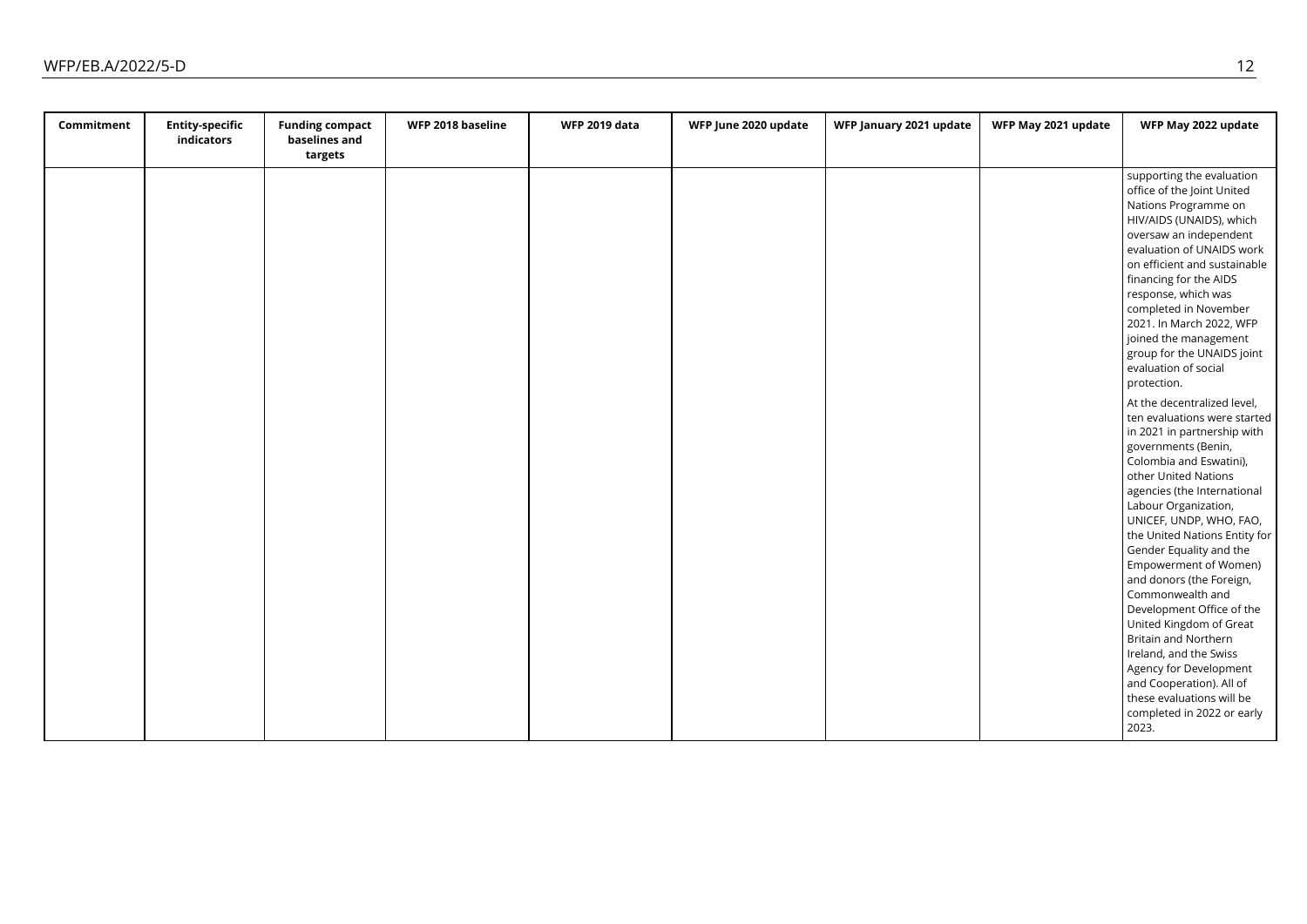| Commitment                                                                                                                                                                       | <b>Entity-specific</b><br>indicators                                                                                                                                                                                                          | <b>Funding compact</b><br>baselines and<br>targets | WFP 2018 baseline                                                                                                                                                                                                                   | <b>WFP 2019 data</b>                                                                                                                                                                                                                                                                                                                                                                                                                                                                                                          | WFP June 2020 update                      | WFP January 2021 update                                                                                                                                                                                                                         | WFP May 2021 update                       | WFP May 2022 update                                                                                                                                                                                                                                                                          |
|----------------------------------------------------------------------------------------------------------------------------------------------------------------------------------|-----------------------------------------------------------------------------------------------------------------------------------------------------------------------------------------------------------------------------------------------|----------------------------------------------------|-------------------------------------------------------------------------------------------------------------------------------------------------------------------------------------------------------------------------------------|-------------------------------------------------------------------------------------------------------------------------------------------------------------------------------------------------------------------------------------------------------------------------------------------------------------------------------------------------------------------------------------------------------------------------------------------------------------------------------------------------------------------------------|-------------------------------------------|-------------------------------------------------------------------------------------------------------------------------------------------------------------------------------------------------------------------------------------------------|-------------------------------------------|----------------------------------------------------------------------------------------------------------------------------------------------------------------------------------------------------------------------------------------------------------------------------------------------|
|                                                                                                                                                                                  |                                                                                                                                                                                                                                               |                                                    |                                                                                                                                                                                                                                     | <b>Improving transparency and accountability</b>                                                                                                                                                                                                                                                                                                                                                                                                                                                                              |                                           |                                                                                                                                                                                                                                                 |                                           |                                                                                                                                                                                                                                                                                              |
| clarity of entity-<br>specific strategic<br>plans and<br>integrated results<br>and resource<br>frameworks and<br>their annual<br>reporting on<br>results against<br>expenditures | 6. To improve the % of UNSDG entities<br>that in their<br>respective governing<br>bodies held<br>structured dialogues<br>in the past year on<br>how to finance the<br>development results<br>agreed in the new<br>strategic planning<br>cycle | Baseline (2017): 62%<br>Target (2021): 100%        | WFP strategic plans and<br>corporate results<br>frameworks are approved<br>by the WFP Executive<br>Board. Discussions on<br>these documents include<br>dialogue with the Board<br>on the financing of WFP's<br>development results. | The financing of<br>development results is<br>central to WFP's strategic<br>plan and corporate results<br>framework. In 2019, WFP<br>discussed the issue with<br>Board members during<br>the Board's 2019 annual<br>session and during<br>informal consultations on<br>the Multilateral<br>Organisation Performance<br>Assessment Network, the<br>partnerships and<br>engagement strategy for<br>non-governmental entities<br>(the updated private<br>partnerships strategy) and<br>WFP's local food<br>procurement strategy. |                                           | WFP continued to refine its<br>ability to report on results<br>and its use of resources to<br>achieve those results. The<br>issue was central to ongoing<br>work on the strategic plan<br>and the corporate results<br>framework for 2022-2025. | No change from previous<br>update.        | WFP continues to refine its<br>ability to report on results<br>and its use of resources to<br>achieve those results. The<br>issue is central and was<br>taken into consideration<br>during the development of<br>the strategic plan and the<br>corporate results<br>framework for 2022-2025. |
| 7. To strengthen<br>entity- and<br>system-wide<br>transparency and<br>reporting, linking<br>resources to SDG                                                                     | % of UNDS entities<br>individually<br>submitting financial<br>data to the Chief<br><b>Executives Board for</b><br>Coordination                                                                                                                | Baseline (2017): 69%<br>Target (2021): 100%        | Yes. WFP submits its<br>financial data to the Chief<br><b>Executives Board for</b><br>Coordination.                                                                                                                                 | Accomplished. No change<br>from baseline (first report<br>submitted in 2008).                                                                                                                                                                                                                                                                                                                                                                                                                                                 | Accomplished. No change<br>from baseline. | Accomplished. No change<br>from baseline.                                                                                                                                                                                                       | Accomplished. No change<br>from baseline. | Accomplished. No change<br>from baseline.                                                                                                                                                                                                                                                    |
| results                                                                                                                                                                          | % of UNDS entities<br>publishing data in<br>accordance with the<br>highest international<br>transparency<br>standards                                                                                                                         | Baseline (2017): 36%<br>Target (2021): 100%        | Yes. WFP publishes its<br>data.                                                                                                                                                                                                     | Accomplished. No change<br>from baseline (first report<br>to the International Aid<br>Transparency Initiative in<br>June 2014).                                                                                                                                                                                                                                                                                                                                                                                               | Accomplished. No change<br>from baseline. | Accomplished. No change<br>from baseline.                                                                                                                                                                                                       | Accomplished. No change<br>from baseline. | Accomplished. No change<br>from baseline.                                                                                                                                                                                                                                                    |
|                                                                                                                                                                                  | % of UNDS entities<br>with ongoing<br>activities at the<br>country level that<br>report expenditures<br>disaggregated by<br>country to the Chief<br><b>Executives Board for</b><br>Coordination<br>baseline                                   | Baseline (2017): 46%<br>Target (2021): 100%        | Yes. WFP reports<br>disaggregated<br>expenditure data.                                                                                                                                                                              | Accomplished. No change<br>from baseline (first report<br>in 2008).                                                                                                                                                                                                                                                                                                                                                                                                                                                           | Accomplished. No change<br>from baseline. | Accomplished. No change<br>from baseline.                                                                                                                                                                                                       | Accomplished. No change<br>from baseline. | Accomplished. No change<br>from baseline.                                                                                                                                                                                                                                                    |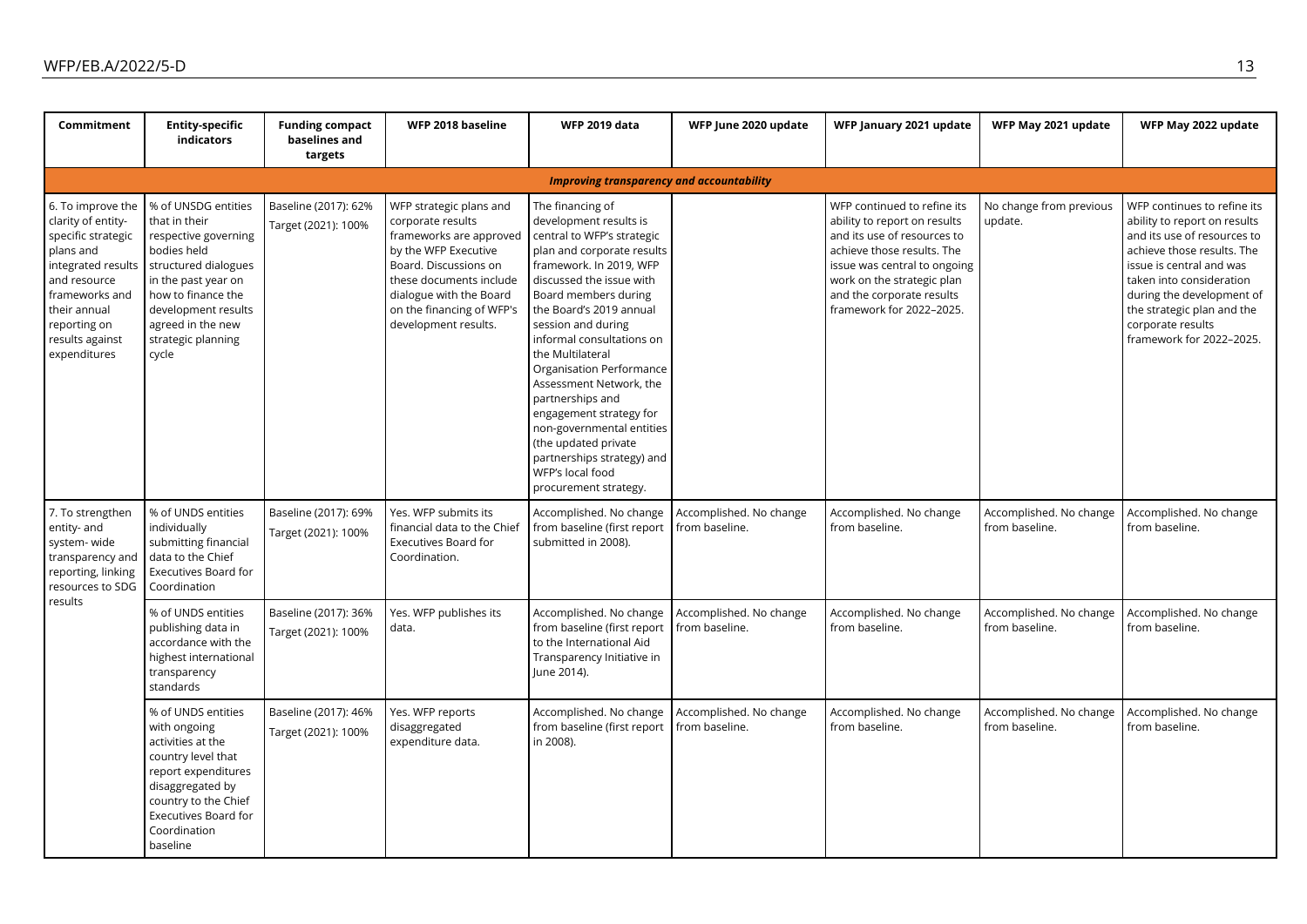| Commitment                                                                                                                                                                                                                  | <b>Entity-specific</b><br>indicators                                                                                                                                                                                     | <b>Funding compact</b><br>baselines and<br>targets | WFP 2018 baseline                                                                                                                                                                                                                                                                                                                                                                                                                                                                                   | <b>WFP 2019 data</b>                                                                                                                                                                                                                                                                                                                                                                                                                                                                                                                                                                                                                                                                                                                              | WFP June 2020 update                      | WFP January 2021 update                                                                                                                                                                                        | WFP May 2021 update                       | WFP May 2022 update                       |
|-----------------------------------------------------------------------------------------------------------------------------------------------------------------------------------------------------------------------------|--------------------------------------------------------------------------------------------------------------------------------------------------------------------------------------------------------------------------|----------------------------------------------------|-----------------------------------------------------------------------------------------------------------------------------------------------------------------------------------------------------------------------------------------------------------------------------------------------------------------------------------------------------------------------------------------------------------------------------------------------------------------------------------------------------|---------------------------------------------------------------------------------------------------------------------------------------------------------------------------------------------------------------------------------------------------------------------------------------------------------------------------------------------------------------------------------------------------------------------------------------------------------------------------------------------------------------------------------------------------------------------------------------------------------------------------------------------------------------------------------------------------------------------------------------------------|-------------------------------------------|----------------------------------------------------------------------------------------------------------------------------------------------------------------------------------------------------------------|-------------------------------------------|-------------------------------------------|
|                                                                                                                                                                                                                             | % of UNDS entities<br>that report on<br>expenditures<br>disaggregated by<br><b>SDG</b>                                                                                                                                   | Baseline (2017): 20%<br>Target (2021): 100%        | Yes. WFP reports by SDG.                                                                                                                                                                                                                                                                                                                                                                                                                                                                            | Accomplished. No change<br>from baseline (first report<br>on 17 May 2019).                                                                                                                                                                                                                                                                                                                                                                                                                                                                                                                                                                                                                                                                        | Accomplished. No change<br>from baseline. | Accomplished. No change<br>from baseline.                                                                                                                                                                      | Accomplished. No change<br>from baseline. | Accomplished. No change<br>from baseline. |
| 9. To increase the<br>accessibility of<br>corporate<br>evaluations and<br>internal audit<br>reports, within<br>the disclosure<br>provisions and<br>policies set by<br>governing bodies<br>at the time of<br>report issuance | % of UNDS entities<br>authorized within<br>disclosure provisions<br>and policies that have<br>made their corporate<br>evaluations available<br>on the website of the<br><b>United Nations</b><br><b>Evaluation Group</b> | Baseline (2018): 21%<br>Target (2021): 100%        | 100% of WFP centralized<br>and decentralized<br>evaluation reports are<br>published on WFP<br>websites. In addition,<br>those that meet or exceed<br>quality requirements are<br>uploaded to the United<br>Nations Evaluation Group<br>and Active Learning<br>Network for<br>Accountability and<br>Performance in<br>Humanitarian Action<br>websites, ensuring wide<br>dissemination of<br>evaluation results to both<br>the humanitarian and<br>development<br>communities at the global<br>level. | In accordance with<br>commitments made in the<br>WFP evaluation policy, all<br>centralized and<br>decentralized evaluation<br>reports are published on<br>WFP's website upon final<br>approval of the related<br>evaluation reports. In<br>addition, evaluation<br>reports that meet or<br>exceed quality<br>requirements are<br>uploaded to the United<br>Nations Evaluation Group<br>and Active Learning<br>Network for<br>Accountability and<br>Performance in<br>Humanitarian Action<br>websites, ensuring wide<br>dissemination. Additional<br>efforts are made to<br>contribute to maximizing<br>evaluation use, including<br>by organizing learning<br>events and developing<br>tailored evaluation<br>products for specific<br>audiences. | No change from 2019<br>update.            | Same as 2020 update.<br>In addition, evaluation<br>reports that exceed, meet or<br>approach WFP quality<br>requirements are uploaded<br>to the evaluation map<br>(Evalmapper), ensuring wide<br>dissemination. | No change from January<br>2021 update.    | No change from May 2021<br>update.        |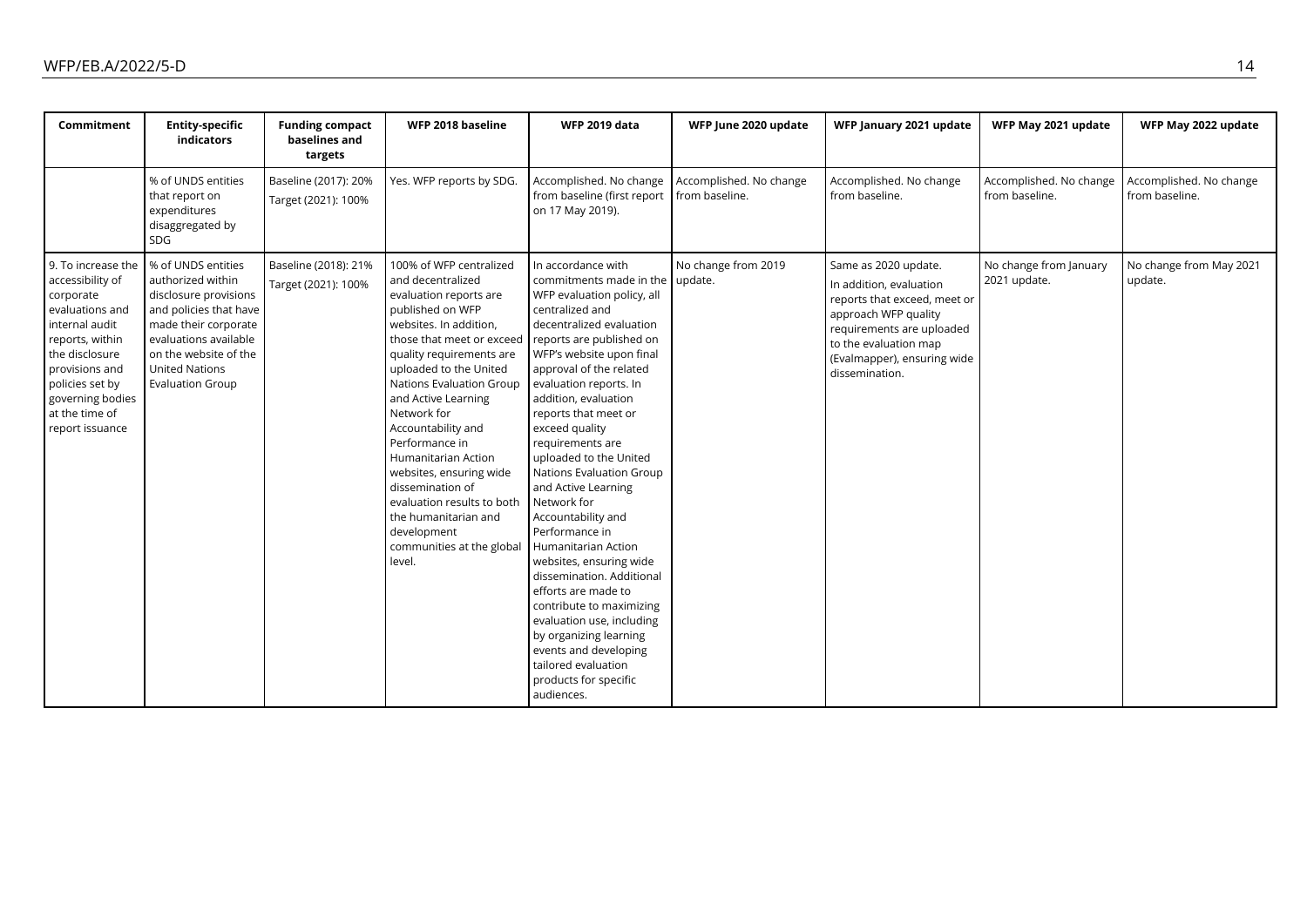| Commitment                                                                                                                                                            | <b>Entity-specific</b><br>indicators                                                                                                                                                                                                                                                                                                                            | <b>Funding compact</b><br>baselines and<br>targets | WFP 2018 baseline                                                                                                                                                                                                                                 | <b>WFP 2019 data</b>             | WFP June 2020 update           | WFP January 2021 update                                                                                                                                                                        | WFP May 2021 update                                                                                                                                                                                                                                                                                               | WFP May 2022 update                                                                                                                                                                                                                   |
|-----------------------------------------------------------------------------------------------------------------------------------------------------------------------|-----------------------------------------------------------------------------------------------------------------------------------------------------------------------------------------------------------------------------------------------------------------------------------------------------------------------------------------------------------------|----------------------------------------------------|---------------------------------------------------------------------------------------------------------------------------------------------------------------------------------------------------------------------------------------------------|----------------------------------|--------------------------------|------------------------------------------------------------------------------------------------------------------------------------------------------------------------------------------------|-------------------------------------------------------------------------------------------------------------------------------------------------------------------------------------------------------------------------------------------------------------------------------------------------------------------|---------------------------------------------------------------------------------------------------------------------------------------------------------------------------------------------------------------------------------------|
|                                                                                                                                                                       | % of internal audit<br>reports issued in line<br>with the disclosure<br>provisions and<br>policies set by the<br>relevant governing<br>bodies, which are<br>available on a<br>dedicated searchable<br><b>United Nations</b><br>Representatives of<br><b>Internal Audit</b><br>Services<br>platform/website,<br>depending on the<br>availability of<br>resources | Baseline (2018): 0<br>Target (2019): 100%          | Since 2013, WFP's internal<br>audit reports are<br>externally available at<br>https://www.wfp.org/audit<br>-inspection-reports.<br>The United Nations<br>Representatives of<br><b>Internal Audit Services</b><br>platform is not yet in<br>place. | No change from 2018<br>baseline. | No change from 2019<br>update. | No change from 2020<br>update.<br>The United Nations<br>Representatives of Internal<br>Audit Services platform has<br>no proper and specific<br>resources and is still under<br>consideration. | WFP's website for audit<br>reports is being revised to<br>allow for more search<br>functions and greater<br>access to, and<br>transparency of, WFP<br>deliverables. There has<br>been no movement on<br>development of the<br><b>United Nations</b><br>Representatives of<br>Internal Audit Services<br>platform. | WFP's website for audit<br>reports has new search<br>functions, etc. There has<br>been no movement on the<br><b>United Nations</b><br>Representatives of Internal<br>Audit Services platform by<br>the United Nations<br>Secretariat. |
| 10. To increase<br>the visibility of<br>results from<br>voluntary core<br>contributions,<br>pooled and<br>thematic funds<br>and programme<br>country<br>contributions | Specific mention of<br>voluntary core,<br>pooled and thematic<br>fund contributors,<br>and programme<br>country contributions<br>in United Nations<br>country team annual<br>results reporting and<br>entity-specific<br>country and global<br>reporting                                                                                                        | Baseline (2018): n/a<br>Target (2020): Yes         | Such contributions are<br>highlighted in WFP's<br>annual performance<br>report, in each annual<br>country report and in an<br>annual corporate report<br>on flexible contributions.                                                               | No change from 2018<br>baseline. | No change from 2019<br>update. | Accomplished. No change<br>from 2020 update.                                                                                                                                                   | Accomplished. No change<br>from January 2021<br>update.                                                                                                                                                                                                                                                           | Accomplished. No change<br>from 2021 update.                                                                                                                                                                                          |
|                                                                                                                                                                       | Specific mention of<br>individual<br>contributors in all<br>results reporting by<br>pooled fund and<br>thematic fund<br>administrators and<br><b>UNSDG</b> recipients                                                                                                                                                                                           | Baseline (2018): n/a<br>Target (2020): Yes         | WFP does not administer<br>any pooled or thematic<br>funds.                                                                                                                                                                                       | No change from 2018<br>baseline. | No change from 2019<br>update. | No change from 2020<br>update.                                                                                                                                                                 | No change from January<br>2021 update.                                                                                                                                                                                                                                                                            | No change from May 2021<br>update.                                                                                                                                                                                                    |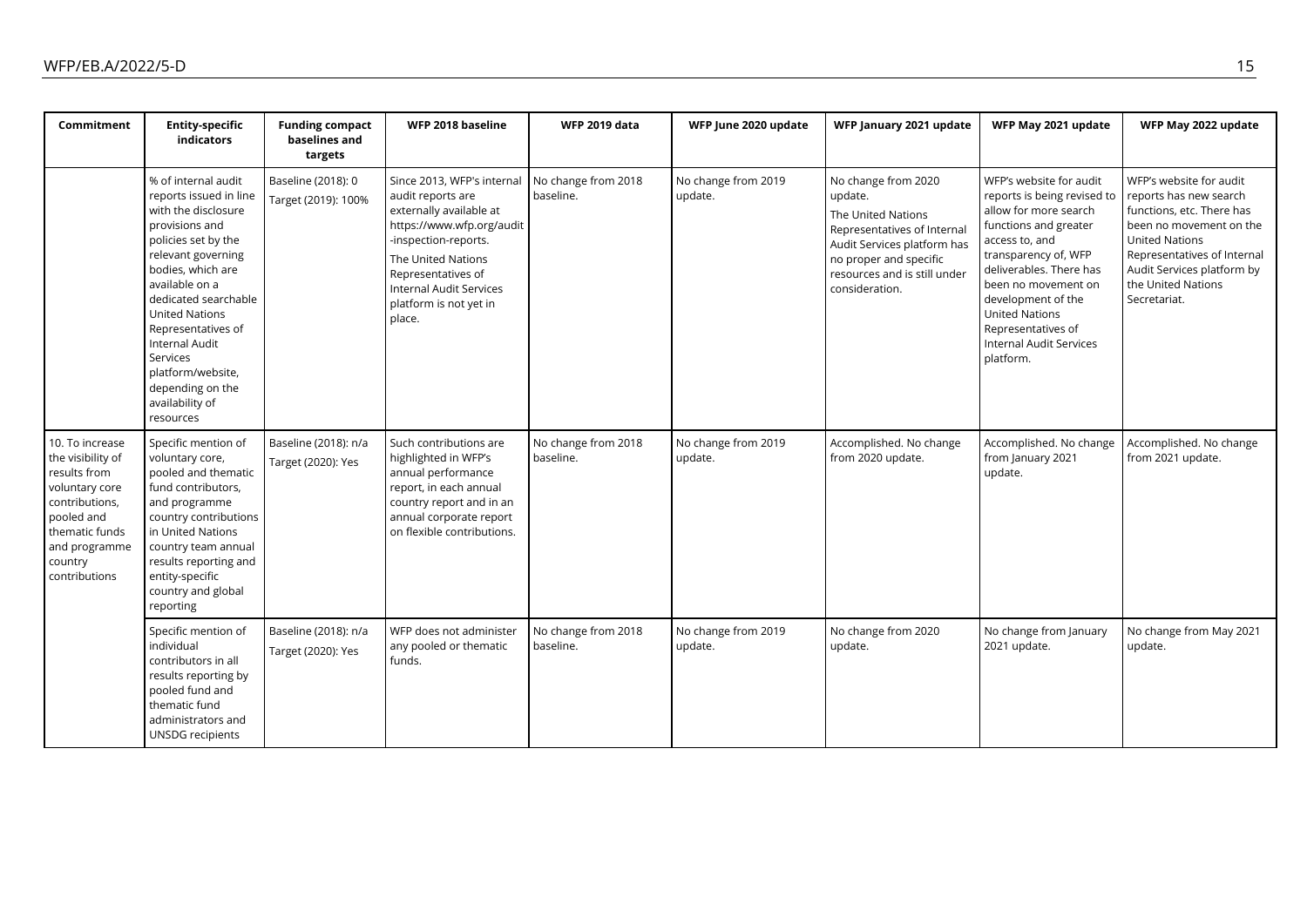| Commitment                                                                                                       | <b>Entity-specific</b><br>indicators                                                                                                                                         | <b>Funding compact</b><br>baselines and<br>targets | WFP 2018 baseline                                                                                                                               | <b>WFP 2019 data</b>                                                              | WFP June 2020 update                         | WFP January 2021 update                      | WFP May 2021 update                                     | WFP May 2022 update                              |
|------------------------------------------------------------------------------------------------------------------|------------------------------------------------------------------------------------------------------------------------------------------------------------------------------|----------------------------------------------------|-------------------------------------------------------------------------------------------------------------------------------------------------|-----------------------------------------------------------------------------------|----------------------------------------------|----------------------------------------------|---------------------------------------------------------|--------------------------------------------------|
|                                                                                                                  | <b>Increasing efficiencies</b>                                                                                                                                               |                                                    |                                                                                                                                                 |                                                                                   |                                              |                                              |                                                         |                                                  |
| 11. To implement<br>the Secretary-<br>General's goals<br>on operational<br>consolidation for<br>efficiency gains | % of UNSDG entities<br>that report to their<br>governing bodies on<br>efficiency gains                                                                                       | Baseline (2017): 41%<br>Target (2021): 100%        | WFP has reported on<br>efficiency gains in its<br>annual performance<br>report since 2015.                                                      | WFP continues to refine<br>the analysis of<br>information on efficiency<br>gains. | No change from 2019<br>update.               | No change from 2020<br>update.               | No change from January<br>2021 update.                  | No change from May 2021<br>update.               |
|                                                                                                                  | % of UNSDG entities<br>that have signed the<br>high-level statement<br>of mutual recognition                                                                                 | Baseline (2018): 28%<br>Target (2021): 100%        | WFP signed the high-level<br>statement of mutual<br>recognition in November<br>2018.                                                            | Accomplished. No change<br>from 2018 baseline.                                    | Accomplished. No change<br>from 2019 update. | Accomplished. No change<br>from 2020 update. | Accomplished. No change<br>from January 2021<br>update. | Accomplished. No change<br>from May 2021 update. |
| 12. To fully<br>implement and<br>report on<br>approved cost<br>recovery policies<br>and rates                    | % of UNSDG entities<br>that report annually<br>on the<br>implementation of<br>their approved cost<br>recovery policies and<br>rates to their<br>respective governing<br>body | Baseline (2017): 51%<br>Target (2021): 100%        | WFP reports annually to<br>the Board on the<br>implementation of its<br>approved cost recovery<br>policies and rates in the<br>management plan. | Accomplished. No change<br>from 2018 baseline.                                    | Accomplished. No change<br>from 2019 update. | Accomplished. No change<br>from 2020 update. | Accomplished. No change<br>from January 2021<br>update. | Accomplished. No change<br>from May 2021 update. |